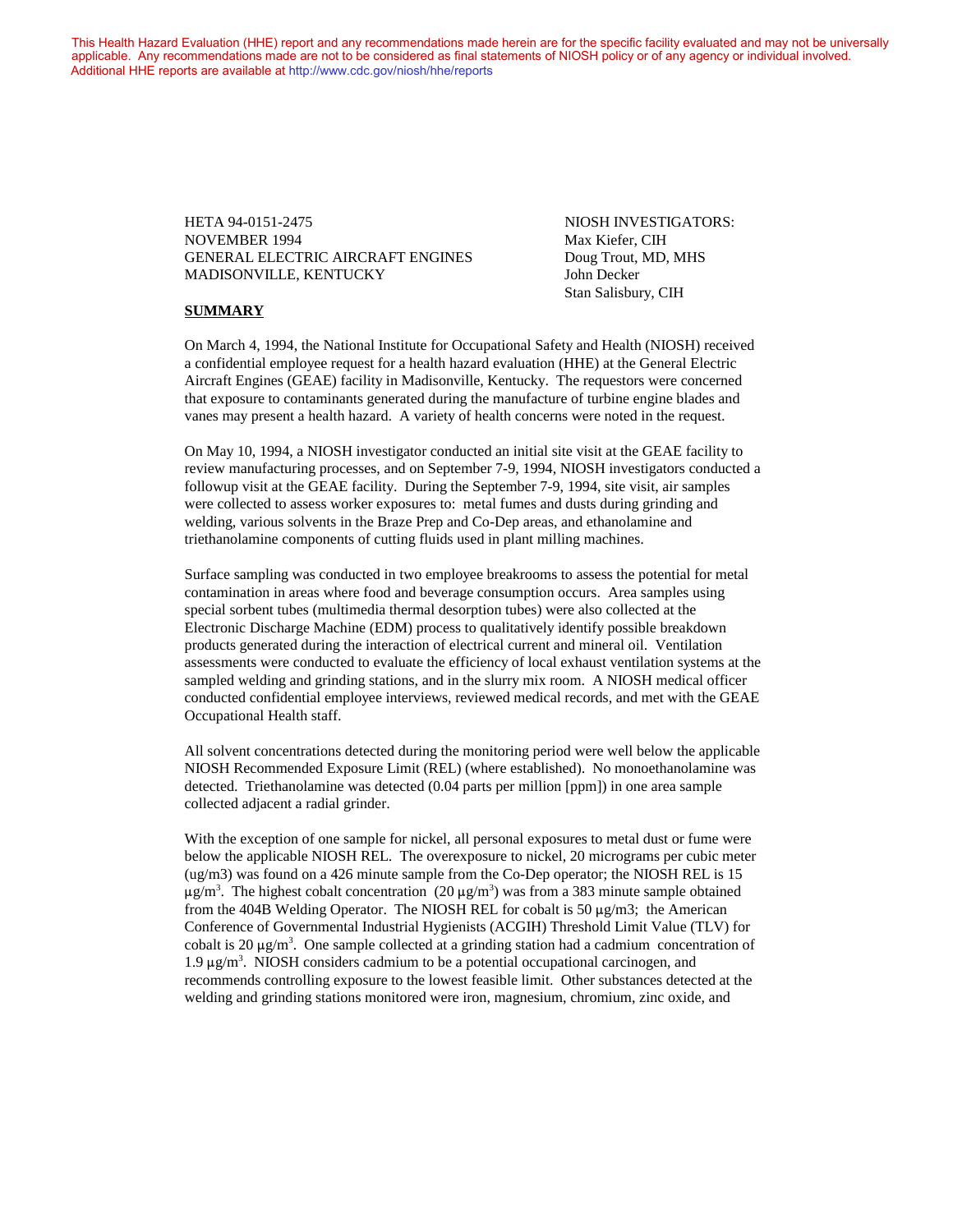titanium. All concentrations of these metals were below the applicable RELs. With the exception of zinc, only very low levels of metal residues (nickel, cobalt, chromium) were found in surface samples collected in the two breakrooms. The levels of zinc found were 2 to 45 times higher than the other metals detected. Standards regarding surface contamination have not been established, and exposure can not be estimated from these results.

Qualitative air monitoring to identify compounds potentially generated during the EDM process did not identify any unusual contaminants of concern. A limited assessment of the local ventilation systems at the stations sampled indicate that most of these systems were operating effectively.

The NIOSH medical officer interviewed 21 employees. Among the 10 employees reporting health problems, the most prevalant were upper respiratory irritation and skin rashes. There was no apparent pattern that would suggest a common cause. Review of the Occupational Safety and Health Administration (OSHA) 200 logs revealed primarily musculoskeletal injuries, lacerations, and contusions.

**Industrial hygiene monitoring showed that, with one exception, personal breathing zone exposure to the contaminants sampled were below applicable limits during the monitoring period. A potential health hazard from nickel was identified at the Co-Dep operation. One cobalt sample was below the NIOSH REL but equal to the AC exposure GIH TLV. A limited assessment of the local ventilation systems indicated that most systems were operating effectively. Qualitative air monitoring to identify compounds potentially generated during the EDM process did not identify any contaminants of concern. Recommendations to eliminate smoking, improve housekeeping and ventilation, and evaluate alternatives to compressed air for cleaning purposes are contained in the Recommendation section of this report.**

KEYWORDS: SIC 3724 (Aircraft Engines and Engine Parts), monoethanolamine, triethanolamine, nickel, cobalt, chromium, welding fume, acetone, MEK, MIBK, toluene, xylene, surface sampling, local exhaust ventilation, grinding.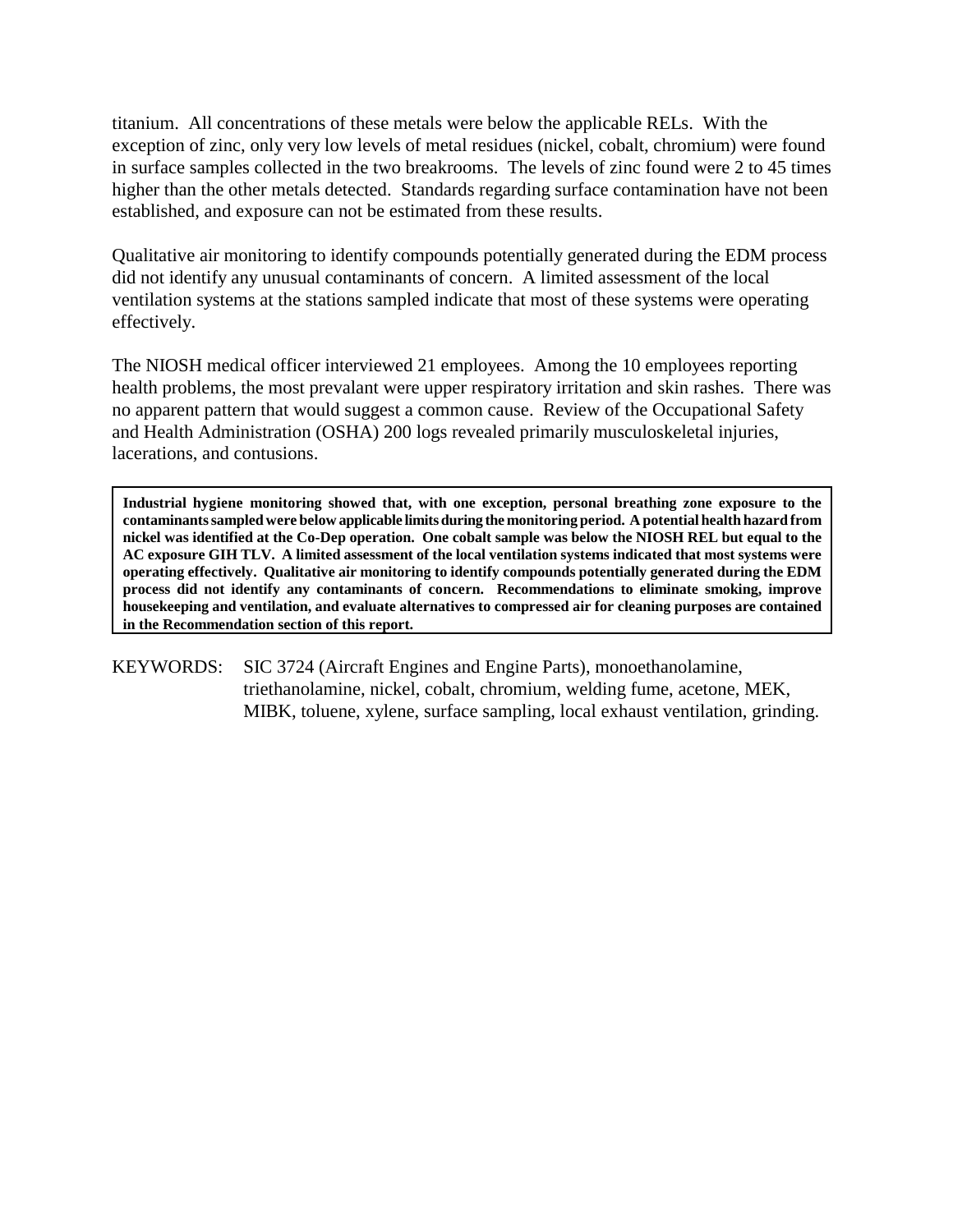# **INTRODUCTION**

NIOSH received a confidential employee request on March 24, 1994, to evaluate worker exposure to contaminants generated during the manufacture of blades and vanes for turbine engines at the General Electric Aircraft Engine Facility (GEAE) in Madisonville, Kentucky. Specific health concerns noted in the request included lung cancer and brain tumors, bronchitis, heart and pulmonary disease, dermatitis, depression, and central nervous system disorders. The request noted several areas of concern throughout the manufacturing portion of the facility, including insufficient ventilation for contaminant control, as well as concerns with exposure to specific compounds (metals, solvents, acids).

On May 10, and September 7-9, 1994, NIOSH conducted site visits to inspect the GEAE facility, review work practices, interview workers and the medical staff, review appropriate GEAE safety and health programs, collect environmental samples, and assess local exhaust systems used to control contaminants.

On September 29, 1994, an interim report was sent to GEAE representatives, the confidential requestor, and the employee union. The report provided a summary of actions taken by NIOSH, preliminary findings, and preliminary recommendations.

# **BACKGROUND**

# **Facility and Process Description**

The GE facility in Madisonville, Kentucky, employs approximately 800 workers and manufactures the blade and vane components of turbine engines. The 300,000 ft<sup>2</sup> facility started operation in 1970 as a fluorescent light/ballast manufacturing plant and was converted to turbine engine component production in 1980. The facility operates 24 hours/day with 3 work shifts. Employees are represented by the International Union of Electrical Workers, Local 701.

Raw material consists of high nickel content bar stock steel, which is processed by milling, lathing, grinding (automated and manual), and welding (argon shielded TIG). Three types of cutting fluids are used. Brazing is conducted in 12 large vacuum furnaces, and aluminum is deposited on some of the parts using a furnace deposition and vapor-phase deposition process (Co-Dep). Powders containing aluminum and other metals are used to pack parts prior to the deposition process. Various cleaning solvents are used during brazing preparation, and 1,1,1 trichloroethane is used in vapor degreasers. Small-diameter holes are machined through airfoil castings using high power lasers (class IV ND:YAG embedded in a class I system), electrostreaming with nitric acid, or by electronic discharge (parts in a dielectric fluid are machined using an electric charge). Chemical cleaning, using a variety of acids (including HF) is conducted, and there is a nickel electro-plating (nickel strike) line. Molten zinc metal in a dye process (EnCap) is used to encapsulate parts. Many processes are equipped with local exhaust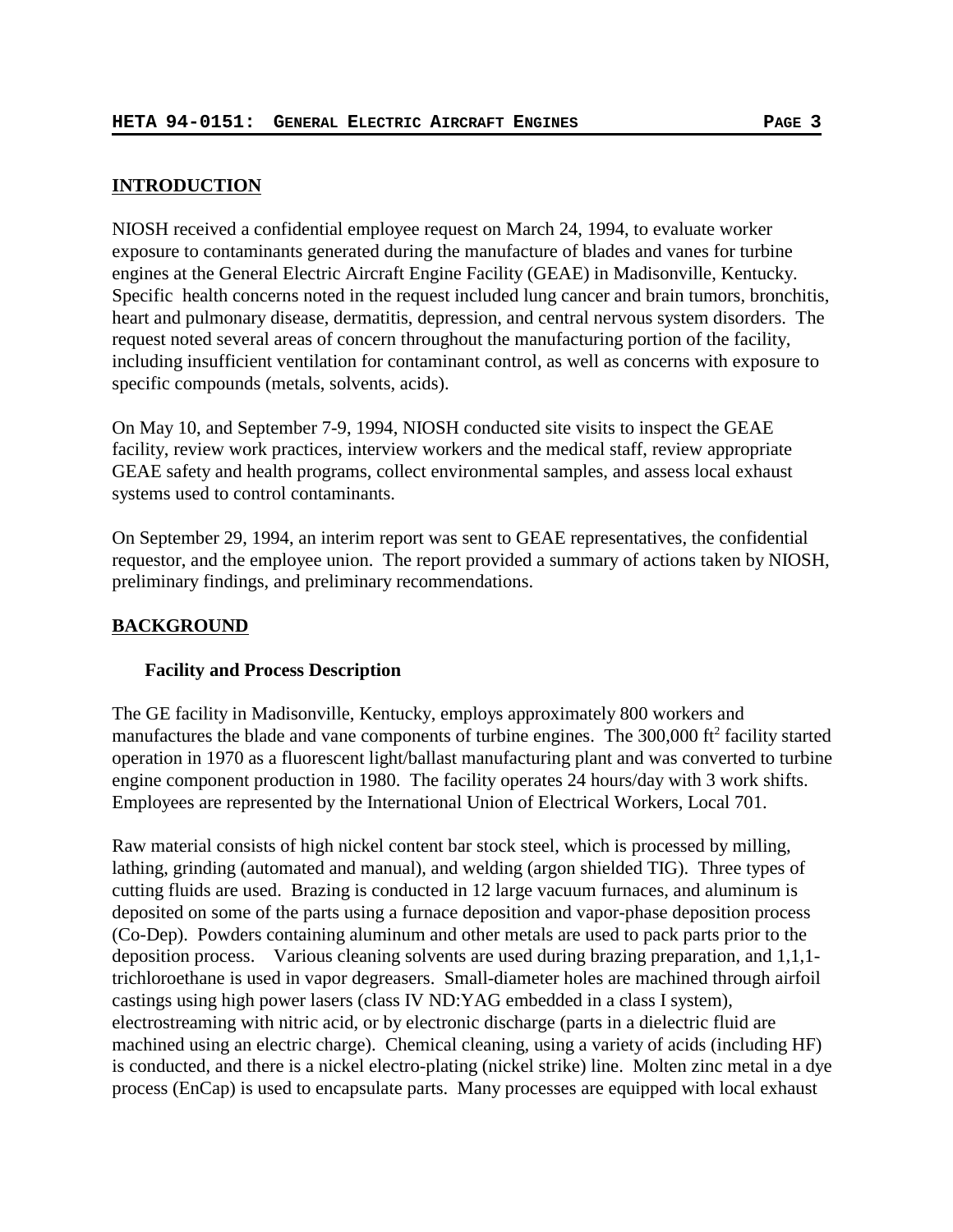ventilation, although most of these systems (except for the plating and chem clean lines) entail recirculation back into the facility after filtering. The facility is air-conditioned, and there are two separate break rooms for food and beverage consumption.

The GEAE Madisonville plant has an Environmental, Safety and Health Manager, an industrial hygienist, a safety specialist, and a laser safety officer. There are also 3 safety trainers, two fulltime nurses (the off-shift [12 a.m.-7 a.m.] has no nursing coverage), and a contract plant physician. The facility contracts with a consulting industrial hygiene firm for periodic exposure monitoring.

# **EVALUATION PROCEDURES**

## **Industrial Hygiene Evaluation**

Processes selected for personal breathing zone (PBZ) or area air monitoring were based on an assessment of the chemicals in use, employee work practices, and controls utilized. Activities of concern noted by the HHE requestors were also targeted for sampling. The monitoring was conducted utilizing established analytical protocols (NIOSH analytical methods).<sup>1</sup> Calibrated air sampling pumps were attached to selected workers and connected, via tubing, to samplecollection media placed in the employees' breathing zone. Monitoring was conducted throughout the employees' work-shift, or during the length of the activity of interest. Manufacturing activity at the facility was considered to be normal during the monitoring. After sample collection, the pumps were post-calibrated and the samples submitted to the NIOSH laboratory or contract laboratory (Data Chem, Salt Lake City, Utah) for analysis. Field blanks were submitted with the samples. Specific sampling and analytical methods used during this survey were as follows:

### Qualitative Air Sampling

The purpose of this monitoring was to help determine if any compounds may be generated during the electronic discharge machine (EDM) process that warrant further evaluation. Area air samples were obtained utilizing reusable Carbotrap® 300 multibed thermal desorption (TD) tubes as the collection media. These stainless steel tubes contain three beds of sorbent materials - a front layer of Carbotrap C, a middle layer of Carbotrap, and a back section of Carboxen. This technique is designed to trap a wide range of organic compounds for subsequent qualitative analysis via thermal desorption and gas chromatography/mass spectrometry (GC/MS).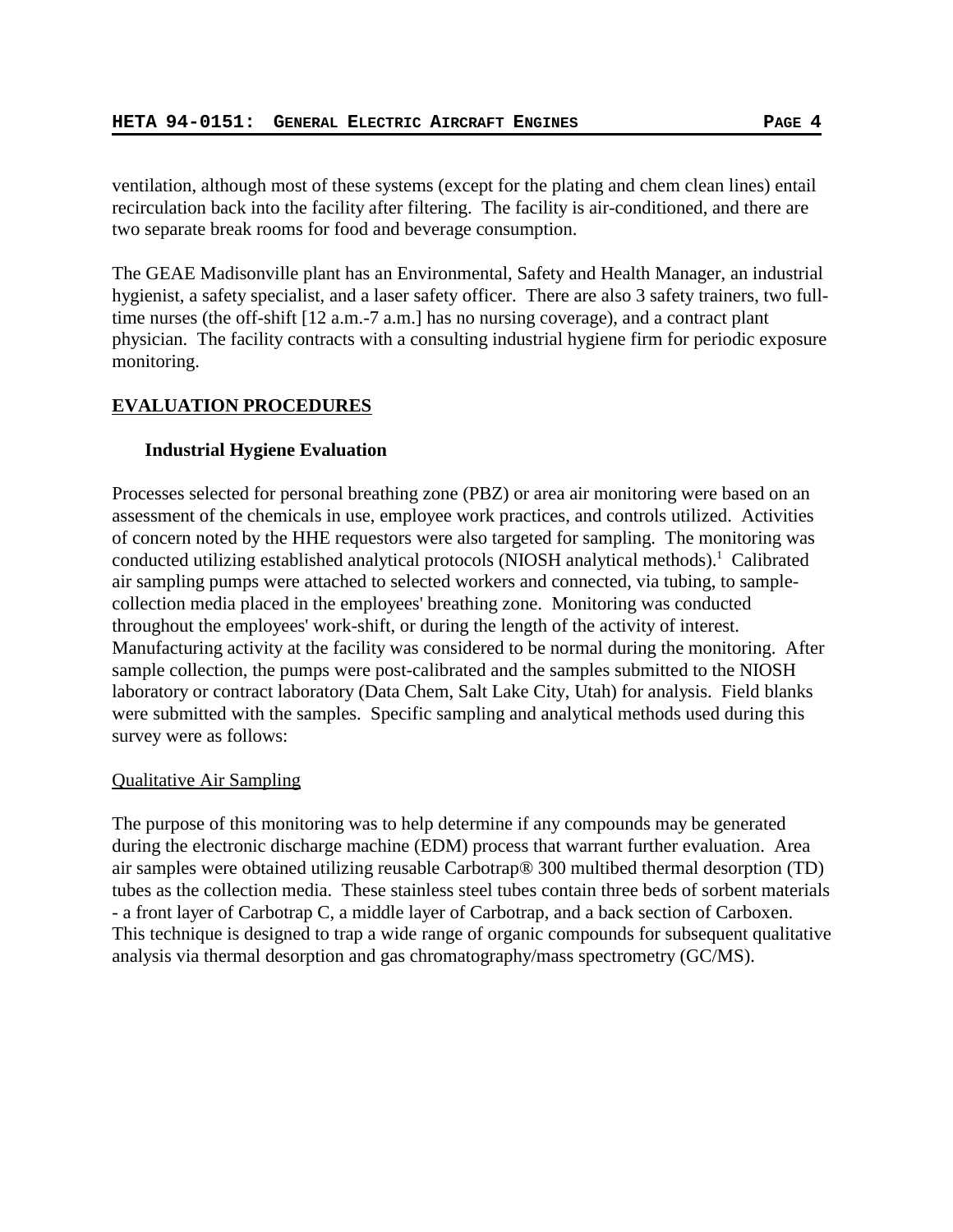The samples were collected using constant-volume SKC model 222 low-flow sampling pumps. The samples were collected at flow rates of 20-100 cubic centimeters per minute (cc/min). The pumps are equipped with a pump stroke counter and the number of strokes necessary to pull a known volume of air was determined. This information was used to calculate the pump's cc's of air per pump-stroke "K" factor. The pump-stroke count was recorded before and after sampling and the difference used to calculate the total volume of air sampled.

After first collecting a background sample to check humidity, two short-term (2-3 minute) samples were obtained by sampling directly from the generated plume at the EDM. A control sample was collected in an office in the facility, and another sample was collected at the outlet of the pollution control device (centrifugal and filter demister) on the EDM machine.

At the NIOSH laboratory, each sample was analyzed separately by directly inserting the tube into a thermal desorber unit with no other sample preparation. A desorption time of 10 minutes at 300°C was used. Reconstructed total ion chromatograms were obtained for each sample, and all were scaled the same for comparison. Each peak in the chromatogram was identified.

# Solvent Sampling

Integrated PBZ air samples for acetone, 2-butanone (MEK), toluene, xylene, methyl isobutyl ketone, and 1,3-dioxacyclopentane were obtained using Supelco ORBO-90 sorbent tubes as the collection medium. The samples were collected using constant volume SKC model 222 lowflow sampling pumps at flow rates of 50-200 cc/min. The samples were analyzed by gas chromatography with flame ionization detection according to NIOSH methods 1300, 1501, and 2500.

# Metal Fume and Dust Sampling

Integrated PBZ air sampling for metal fume and dust was conducted using Gilian HFS 513A sampling pumps with a flow rate of approximately 2 liters per minute (LPM). The samples were collected during welding, zinc encapsulating, and grinding operations. The samples were collected on  $0.8 \mu m$  pore-size, mixed cellulose-ester (MCE) filters, and analyzed according to NIOSH method 7300. This element-specific analysis is capable of differentiating and quantifying 29 different metal species.

# Cutting Fluids

Integrated area air samples were collected for monoethanolamine and triethanolamine at grinding machines using cutting fluids containing these compounds. The samples were collected with calibrated DuPont P-2500 constant-flow air sampling pumps. Nominal flow rates of 0.7 to 1.0 LPM were used to collect the samples. Sampling and analyses were conducted according to NIOSH method 3509. Midget impingers containing 15 milliliters (ml)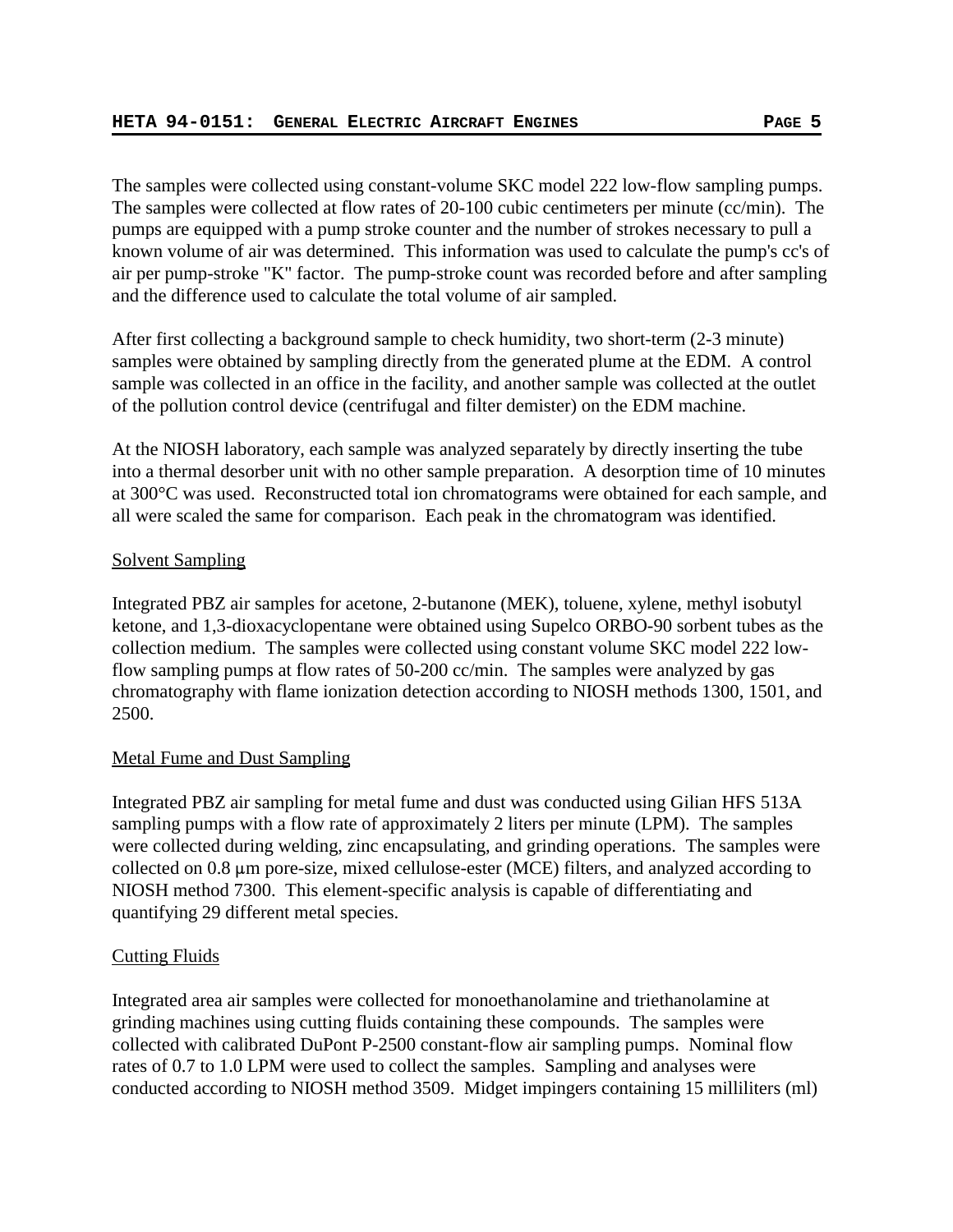of 2mM hexanesulfonic acid were used to collect the samples. After sampling, deionized water was added to adjust the collection media volume back to 15 ml. The samples were transferred to polyethylene scintillation vials and shipped to the NIOSH contract laboratory for analysis by ion chromatography.

# Surface Sampling

Surface wipe samples were collected to determine the extent of metal dust surface contamination in both employee breakrooms. These samples were collected with commercially available pre-moistened Wash & Dri® towlettes. One hundred square centimeters (100 cm<sup>2</sup>) of surface area were wiped with each towlette. The samples were collected according to the surface sampling protocol described in the Occupational Safety and Health Administration (OSHA) Industrial Hygiene Technical Manual, and NIOSH Method 0700, Lead in Surface Wipe Samples.<sup>2</sup> The samples were sent to the NIOSH contract laboratory for analysis.

# Bulk Samples

Bulk samples of process powders from the Co-Dep area were obtained and submitted to the NIOSH contract analytical laboratory to compare compounds detected in the air samples with the composition of these materials.

# Ventilation

A limited ventilation assessment was conducted for those processes monitored that used local exhaust ventilation (LEV) for controlling worker exposure to contaminants. A comprehensive characterization of the facility ventilation system was not conducted. The ventilation assessment consisted of measuring the air velocity at exhaust hood openings (face velocity). Critical dimensions were measured (hood size, distance from hood opening to point of contaminant generation). Employee work practices were observed when these systems were being used.

Air velocity was measured using a TSI VelociCalc® 8360 anemometer. This instrument measures air velocity in feet-per-minute (fpm). Multiple measurements were obtained and the results averaged to obtain the mean velocity. The hood area was measured and the total exhaust volume in cubic feet per minute (CFM) was determined.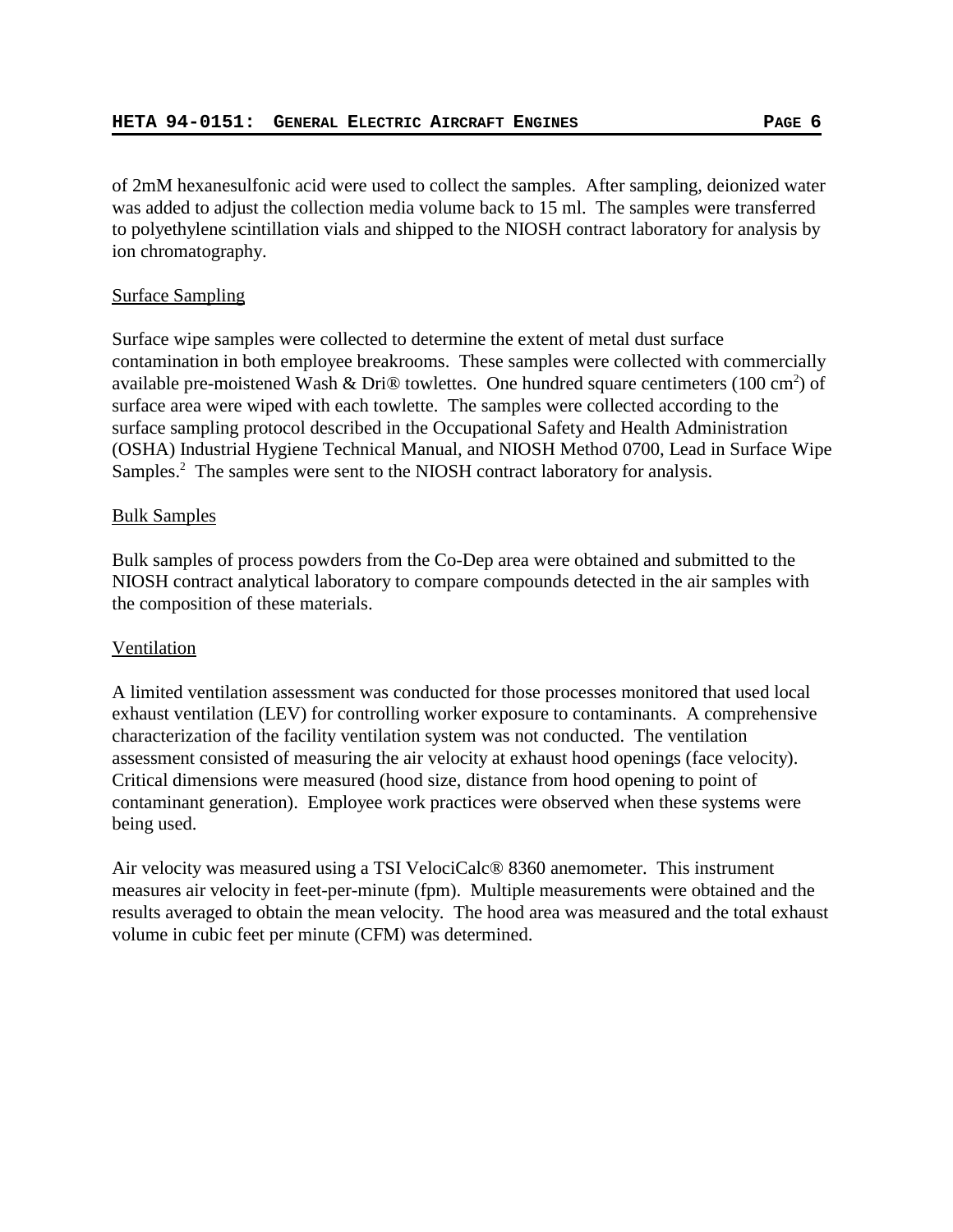## **Medical Evaluation**

During the September 1994 visit, the NIOSH medical officer conducted confidential interviews with all first and second shift employees who wished to discuss work-related health concerns. In addition, randomly chosen employees working on the first shift were also interviewed. During this site visit, discussions were held with the contract occupational physician as well as with the occupational health staff at the plant. The first-aid logs for 1993 and 1994 (to date) and the OSHA Injury and Illness logs (Form 200) for 1992-1994 (to date) were reviewed by the NIOSH medical officer.

## **EVALUATION CRITERIA**

## **General**

As a guide to the evaluation of the hazards posed by workplace exposures, NIOSH field staff use established environmental criteria for the assessment of a number of chemical and physical agents. These criteria suggest levels of exposure to which most workers may be exposed up to 10 hours per day, 40 hours per week for a working lifetime without experiencing adverse health effects. It should be noted, however, that not all workers will be protected from adverse health effects if their exposures are below the applicable limit. A small percentage may experience adverse health effects due to individual susceptibility, pre-existing medical conditions, and/or hypersensitivity (allergy).

Some hazardous substances or physical agents may act in combination with other workplace exposures or the general environment to produce health effects even if the occupational exposures are controlled at the applicable limit. Due to recognition of these factors, and as new information on toxic effects of an agent becomes available, these evaluation criteria may change.

The primary sources of environmental evaluation criteria for the workplace are: (1) NIOSH Criteria Documents and recommendations, (2) the American Conference of Governmental Industrial Hygienists (ACGIH) Threshold Limit Values (TLVs), and (3) the U.S. Department of Labor OSHA standards.<sup>(3-5)</sup> Often, NIOSH recommenda-tions and ACGIH TLVs may be different than the corresponding OSHA standard. Both NIOSH recommendations and ACGIH TLVs are usually based on more recent information than OSHA standards due to the lengthy process involved with promul-gating federal regulations. OSHA standards also may be required to consider the feasibility of controlling exposures in various industries where the hazardous agents are found; the NIOSH recommended exposure limits (RELs), by contrast, are based primarily on concerns relating to the prevention of occupational disease.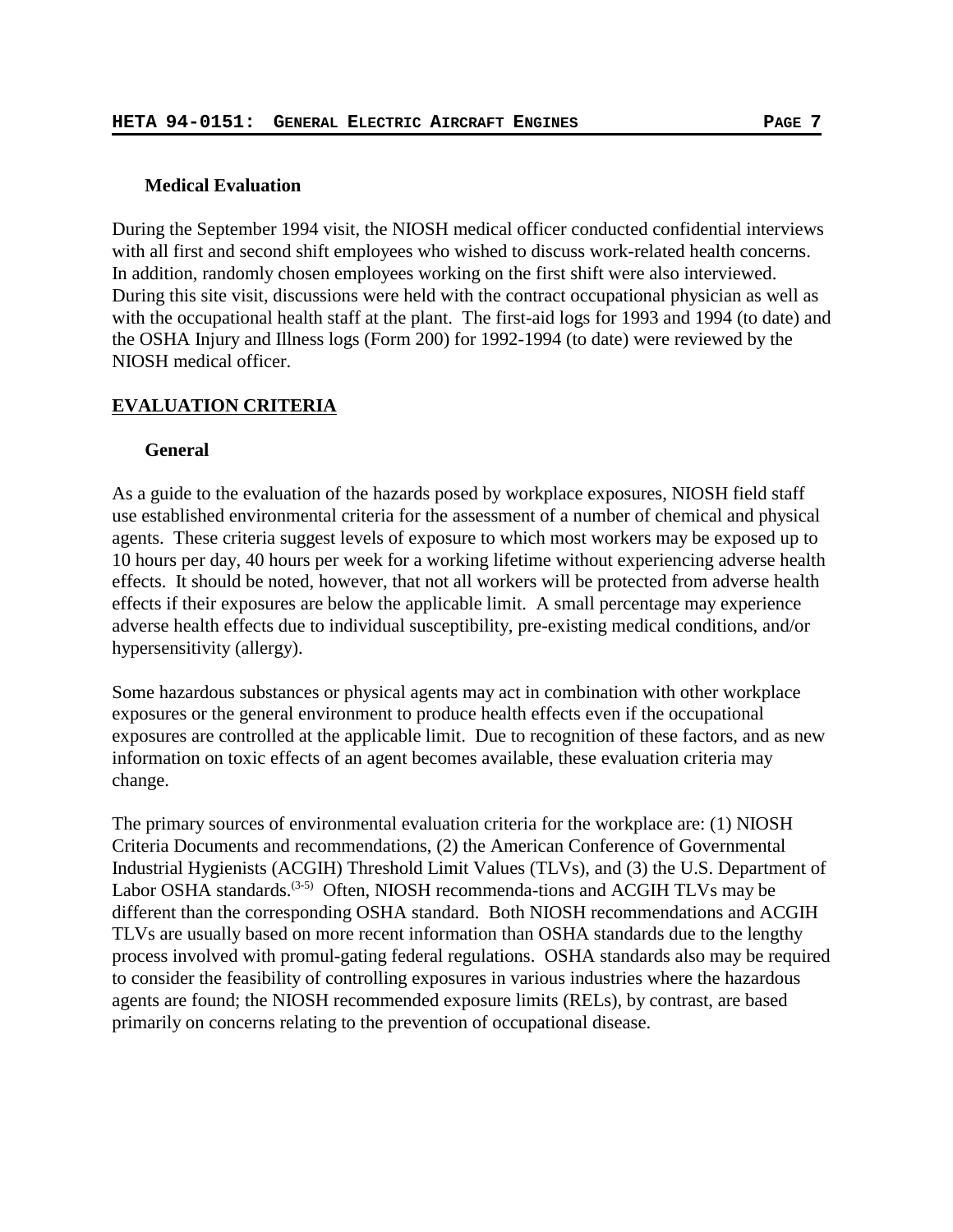## **Environmental**

### Organic Solvents

Exposure to organic solvents can occur through inhalation of the vapors, skin contact with the liquid, or ingestion. As many organic solvents have relatively high vapor pressures and readily evaporate, inhalation of vapors is considered a primary route of exposure. Overexposure to many organic solvents can result in respiratory irritation, central nervous system depression, headache, nausea, and possible effects on the liver, kidney or other organs.<sup>(6-8)</sup> Many industrial solvents are primary skin irritants, and can cause defatting of the skin and dermatitis. Solvents are among the leading causes of occupational skin disease.<sup>7</sup> Solvent toxicity can range from relatively low (e.g. some freons) to high (e.g. carbon tetrachloride). Some solvents are carcinogenic (e.g. benzene). $8$  The ability to detect the presence of a solvent by the sense of smell will vary widely depending on the specific substance, and individual sensitivity. Substances are considered to have good warning properties if an average person with normal sensory perception can detect the presence of the chemical at a level below the REL. The following table summarizes the principle health effects associated with the solvents evaluated and lists their NIOSH RELs and odor detection thresholds.

| <b>Chemical</b>                     | <b>NIOSH</b><br>REL <sup>6</sup>    | <b>Odor Threshold</b><br>$&$ Description <sup>10</sup> | Principle Health Effects <sup>(9,11)</sup>                                                |
|-------------------------------------|-------------------------------------|--------------------------------------------------------|-------------------------------------------------------------------------------------------|
| methyl-isobutyl ketone              | 50 TWA<br>75 ppm<br><b>STEL</b>     | 2.1 ppm: sweet/sharp                                   | Headache, loss of appetite, nausea, eye<br>irritation                                     |
| methyl-ethyl ketone<br>(2-butanone) | 200 TWA<br>300 ppm<br><b>STEL</b>   | 17 ppm: sweet, sharp                                   | Headache, dizziness, numbness of<br>extremities. Skin and eye irritation.                 |
| toluene                             | 100 TWA<br>150 ppm<br><b>STEL</b>   | 1.6 ppm: sour, burnt                                   | Eye/respiratory irritation, fatigue, headache,<br>central nervous system (CNS) depression |
| xylene                              | 100 TWA<br>$150$ ppm<br><b>STEL</b> | 20 ppm: sweet                                          | Eye/respiratory irritation, CNS depression,<br>headache, dermal effects                   |
| acetone                             | $250$ ppm<br><b>TWA</b>             | 62 ppm: sweet, fruity                                  | Eye irritation, nausea, headache, central<br>nervous system depression.                   |

**Note:** TWA = time-weighted average concentration for up to 10 hours/day  $C$  = ceiling limit not to be exceeded

STEL= short-term exposure limit - 15 minute average

PPM = parts of gas or vapor per million parts air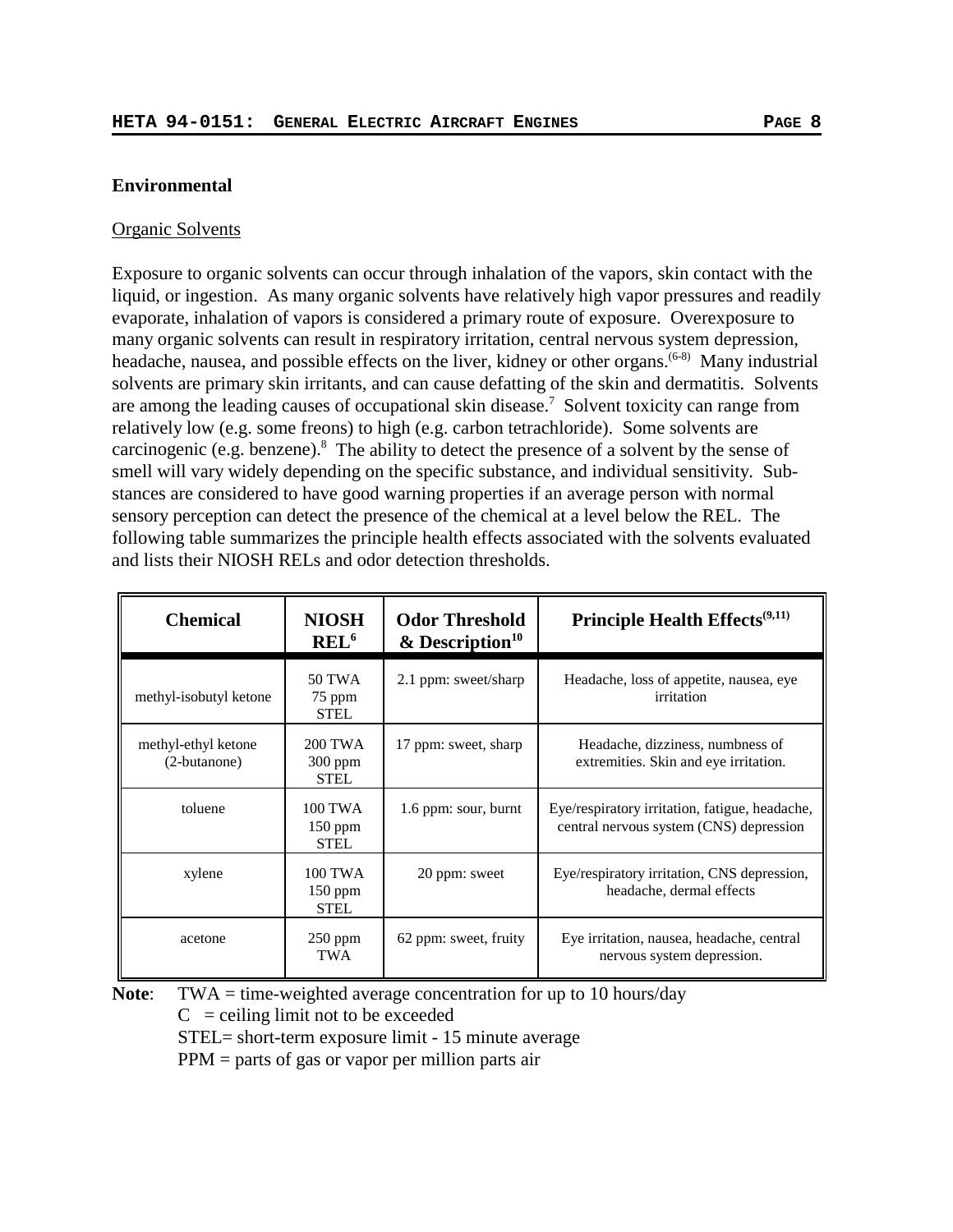Note that many solvents have similar toxic effects. In this case, their combined effect should be evaluated. Unless there is scientific evidence to the contrary, the effects are considered to be additive (as opposed to potentiating, synergistic or antagonistic), and are calculated according to the ACGIH formula as follows:

$$
Combined \quad REL = \frac{C_1}{REL_1} + \frac{C_2}{REL_2} + \dots + \frac{C_n}{REL_n}
$$

Where:  $C =$  measured atmospheric concentration REL = corresponding recommended exposure limit

If the sum of the above fractions exceed unity, the combined REL is considered to be exceeded.

## Welding Fume/Metals

The composition of welding fume will vary considerably depending on the alloy being welded, the process, and the electrodes used. $(4,12)$  Many welding processes also produce other hazards, including toxic gases such as ozone or nitrogen oxides, and physical hazards such as intense ultraviolet radiation. Of particular concern are welding processes involving stainless steel, cadmium or lead coated steel, and metals such as nickel, chrome, zinc and copper. Fumes from these metals are considerably more toxic than those encountered during welding of iron or mild steel. Epidemio-logical studies and case reports of workers exposed to welding emissions have shown an excessive incidence of acute and chronic respiratory diseases.<sup>12</sup> These illnesses include metal fume fever, pneumonitis, and pulmonary edema. The major concern, however, is the excessive incidence of lung cancer among welders. Epidemiological evidence indicates that welders generally have a 40% increased risk of developing lung cancer.<sup>12</sup> Because of the variable composition of welding emissions, and epidemiological evidence showing an increased risk of lung cancer, NIOSH recommends that exposures to all chemical and physical agents associated with welding or brazing be controlled to the lowest feasible concentration. Exposure limits for each chemical or physical agent should be considered upper boundaries of exposure. The ACGIH TLV and OSHA PEL for total welding fume, which applies only to manual metalarc or oxy-acetylene welding of iron, mild steel, or aluminum, is 5 mg/m<sup>3</sup>, as an 8-hour timeweighted average. $(4,5)$ 

The potential health effects and NIOSH RELs for elements of toxicological importance that were detected in the environmental samples are shown in the following table. These metals may be present when grinding, deburring, or welding various alloys.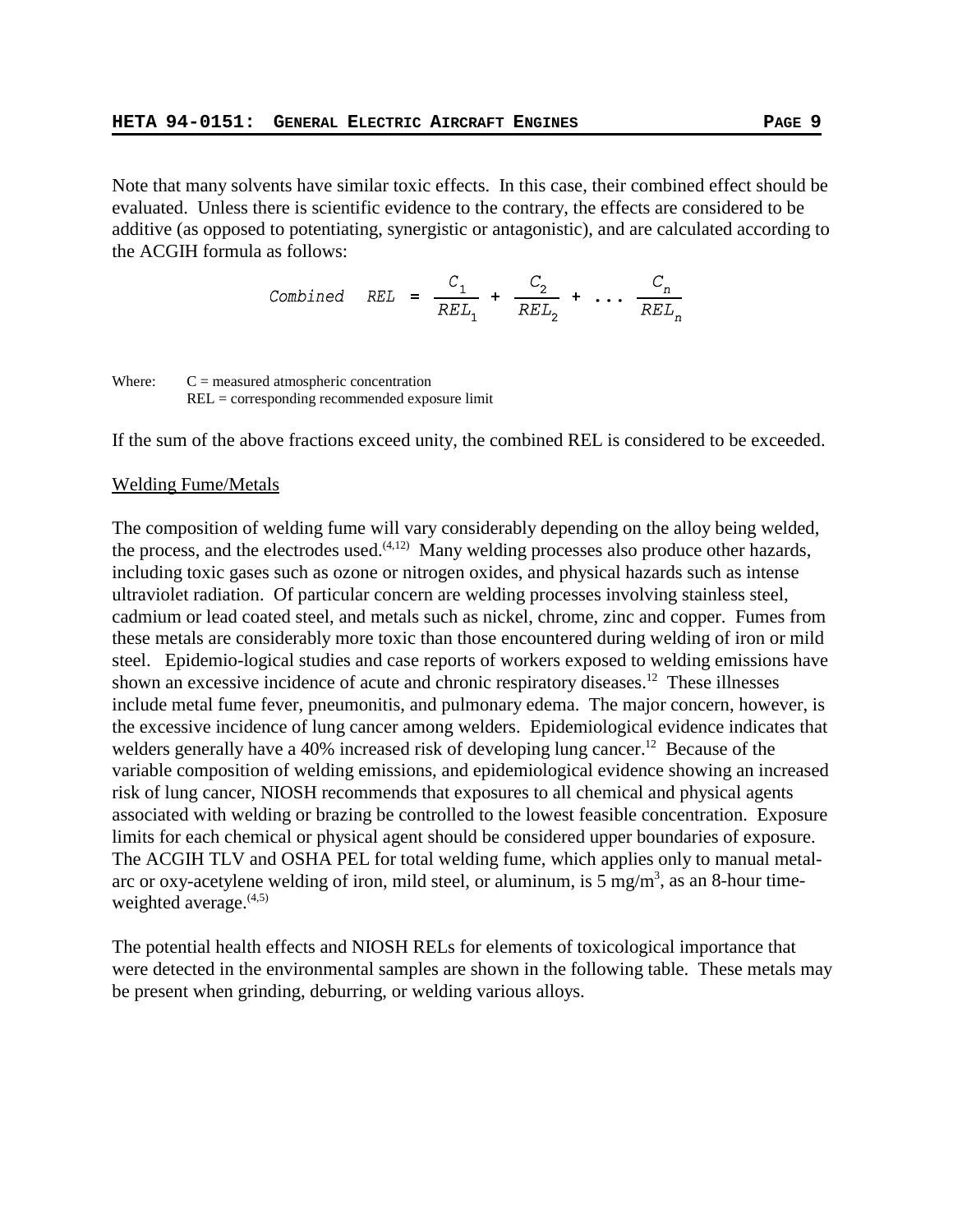| <b>Element</b>  | <b>NIOSH REL</b><br>$(mg/m^3)$         | Principle Health Effects <sup>(9,13)</sup>                                                                |
|-----------------|----------------------------------------|-----------------------------------------------------------------------------------------------------------|
| Cadmium         | $LFC^*$                                | Pulmonary edema, emphysema, pneumonitis, headache, muscle<br>ache, nausea, vomiting, renal injury, cancer |
| <b>Nickel</b>   | 0.015                                  | Dermatitis, pneumoconiosis, nasal irritation, nasal and lung<br>cancer                                    |
| Chromium        | $0.5***$                               | Skin and mucous membrane irritation, possible lung cancer                                                 |
| Iron            | 5                                      | Benign pneumoconiosis (siderosis)                                                                         |
| Manganese       | 1 TWA.<br>3 STEL                       | Central nervous system effects, manganese pneumonitis,<br>headaches                                       |
| Cobalt          | $0.05$ (TWA) <sup>***</sup>            | Dermatitis, potential for pulmonary fibrosis, pneumonitis,<br>respiratory sensitization                   |
| Copper          | $0.1$ (fume)<br>$1$ (dust/mist)<br>TWA | Upper respiratory irritation, metal fume fever                                                            |
| Aluminum        | 10 (TWA), total<br>dust                | long term overexposure may lead to dyspnea, cough, and<br>weakness                                        |
| Magnesium oxide | 15 (TWA)****                           | Metal fume fever, muscular pain                                                                           |
| Zinc            | 5 TWA<br>10 STEL                       | Metal fume fever, dry or irritated throat, metallic taste                                                 |

 \* NIOSH considers cadmium to be a potential human carcinogen and recommends controlling exposure to the lowest feasible concentration (LFC).

- \*\* Chromium can occur in various oxidation states. Certain hexavalent chromium compounds (chromic acid and chromates) have been shown to be carcinogenic. NIOSH recommends controlling exposure to the LFC for these compounds. Chromium associated with grinding stainless steel would not be expected to be hexavalent. Hexavalent chromium compounds have been detected in certain welding processes (shielded metal arc, gas tungsten  $arc$ ).<sup>12</sup>
- \*\*\* The ACGIH Threshold Limit Value (TLV) for cobalt is 0.02 milligrams per cubic meter
- \*\*\*\* The OSHA PEL for magnesium oxide fume is 15 milligrams per cubic meter. NIOSH did not adopt an REL for this substance, and has concluded that adverse health effects could occur at a proposed OSHA PEL of 10 milligrams per cubic meter.

 $mg/m<sup>3</sup>$  = milligrams of contaminant per cubic meter of air.

### Cutting Fluids

Skin exposure to cutting fluids or coolants can result in contact dermatitis or other skin problems caused by the fluids themselves, dissolved or suspended metals, or certain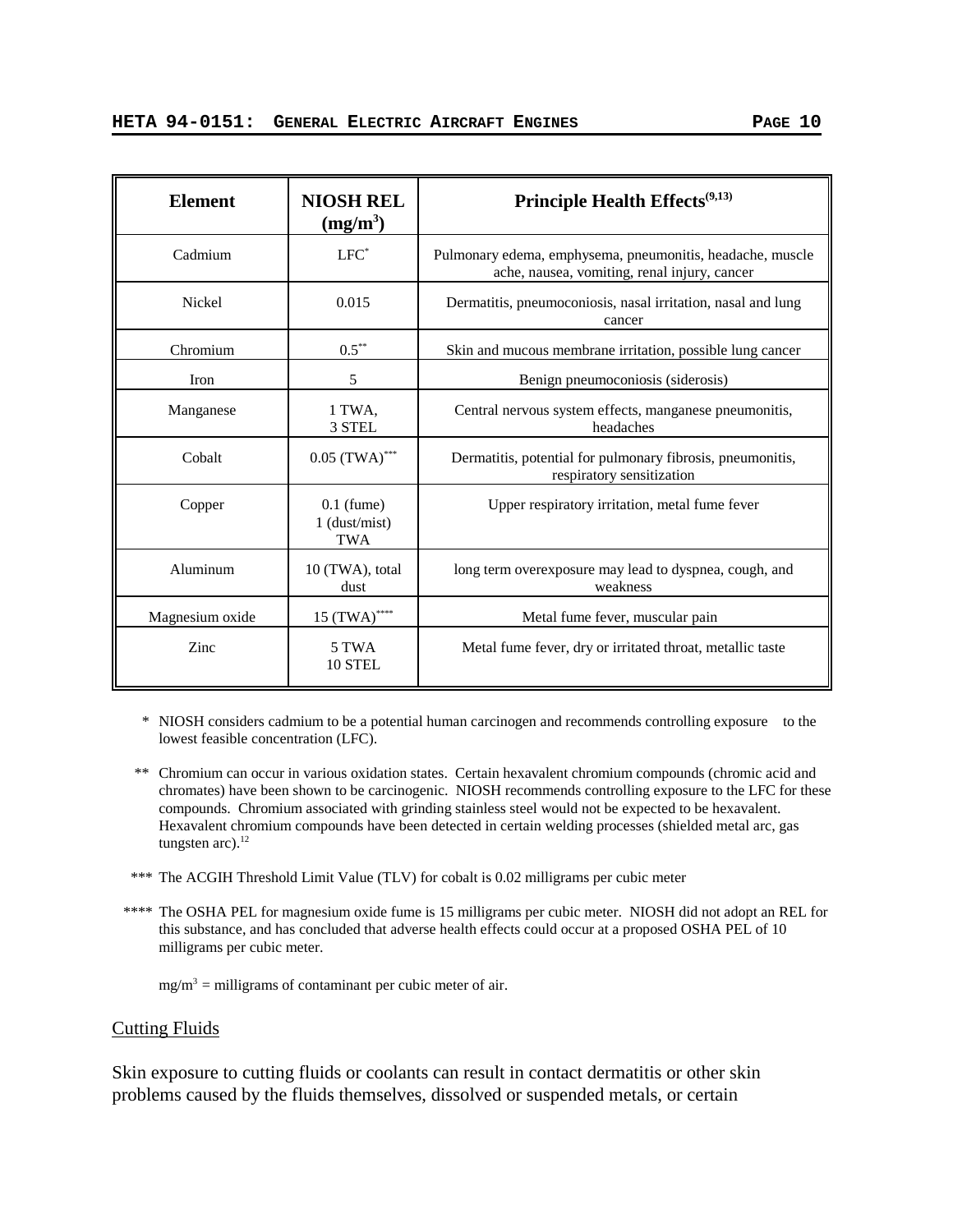additives, some of which are designed to suppress bacterial growth and inhibit corrosion of metals. Some additives used in these fluids may be primary irritants or sensitizers.  $(14-16)$ 

Cutting fluids tend to be alkaline (pH >9) and act very much like strong soap upon the skin, removing surface oils and fats and causing the skin to become dry, cracked, and susceptible to infections. Metals can be liberated during grinding and reach significant levels in the cutting fluid over time. Exposures to certain metals, such as nickel, chromium, and cobalt, can cause allergic contact dermatitis in machinists and grinders.15 Additionally, suspended particles or shavings in the cutting fluids may have an abrasive action on the skin, causing cuts or scratches. Harmful bacteria could then enter the tissues and cause infection.

Petroleum oils (non-water soluble) can result in irritant contact dermatitis. Oils can remove the protective film present on normal skin, disturb the water-holding quality of the skin, and injure the membranous structure of skin cells. Generally, the lower boiling-point solvents and oils tend to be more irritating.<sup>16</sup>

## Monoethanolamine, Triethanolamine

Ethanolamine, or monoethanolamine, is a colorless, viscous liquid with an unpleasant, fishy, ammonia-like odor that can be detected at about 2-3 parts per million (ppm).<sup>17</sup> Ethanolamine is a pulmonary irritant in animals, and it is expected that severe exposure will cause the same effect in humans.<sup>9</sup> The liquid applied to human skin for 1.5 hours caused marked erythema.<sup>9</sup> The NIOSH REL for ethanolamine is 3 ppm as a 10-hour time-weighted average (TWA) and 6 ppm as a 15-minute short-term exposure limit  $(STEL)^3$  These recommended exposure levels are based on skin, eye, and respiratory tract irritation and central nervous system effects.<sup>3</sup>

Triethanolamine is also a clear, colorless liquid with an ammonia-like odor. Triethanolamine is moderately irritating to the eyes and skin.9 NIOSH has not established a REL for triethanolamine. In 1993, the ACGIH adopted a Threshold Limit Value of 5 mg/m<sup>3</sup> for triethanolamine.4

## Surface Contamination

Occupational exposure standards defining "acceptable" levels of surface contamination have not been established. However, wipe samples can provide information regarding the effectiveness of housekeeping practices, the potential for exposure to contaminants from other exposure routes (e.g., surface contamination on a table that is also used for food consumption), the potential for contamination of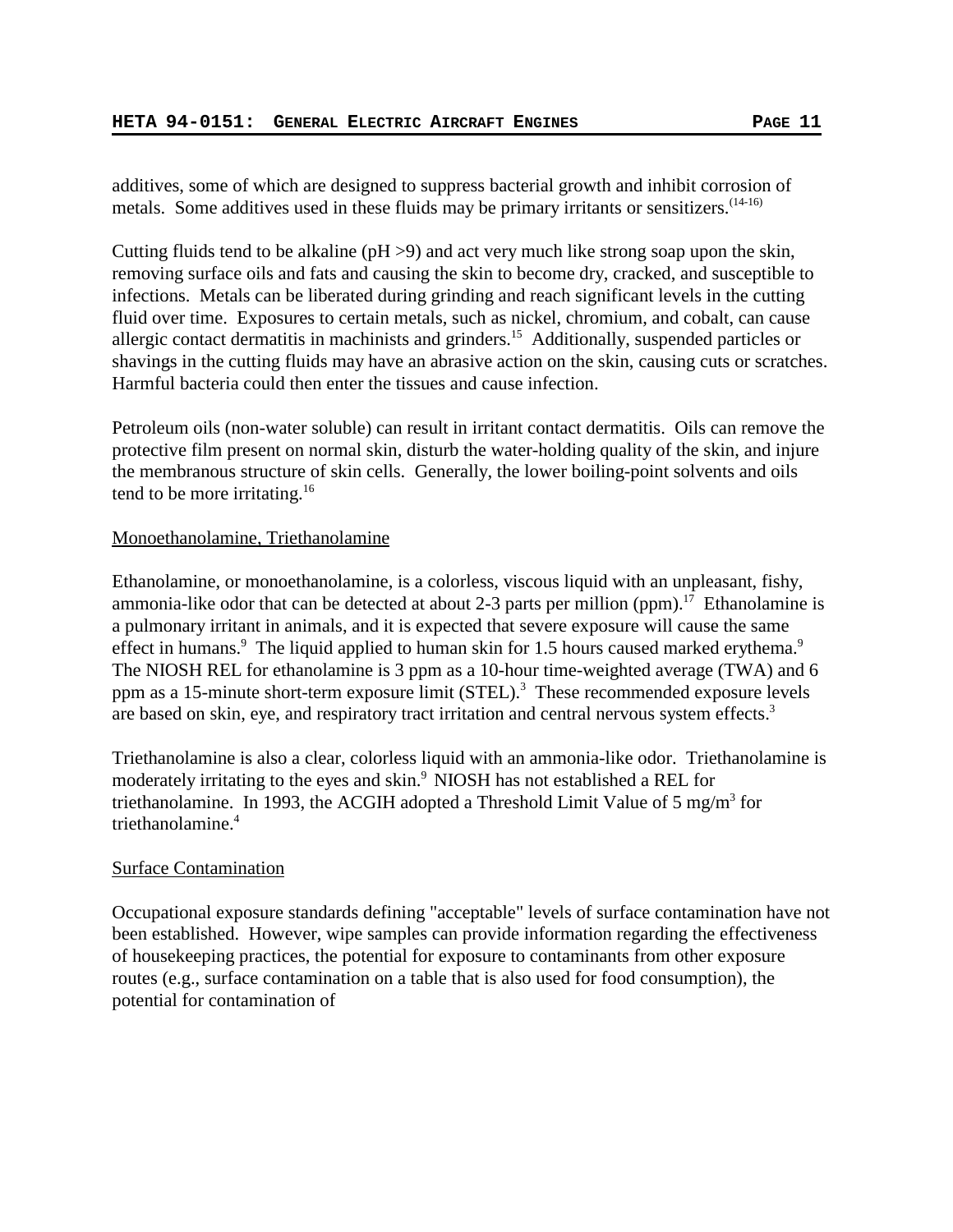worker clothing and subsequent transport of the contaminant, and the potential for non-process related activities to generate airborne contaminants (e.g., custodial sweeping).

## Local Exhaust Ventilation

Local exhaust ventilation (LEV) is commonly used to control contaminants at the point of generation to reduce the potential for employee exposure. Ventilation assess-ments, in conjunction with exposure monitoring results, help determine the adequacy of controls at a workstation. This information also assists with deciding if additional controls, or modifications of existing controls, are warranted. A principle design parameter for LEV systems is capture velocity. Capture velocity is the velocity necessary to overcome opposing air currents and capture contaminated air by causing it to flow into the exhaust hood. Recommended capture velocities will vary depending on the contaminant's toxicity and volatility, the manner in which the material is used (e.g., heated, agitated), and room conditions (e.g., air currents). Criteria commonly used for evaluating LEV systems are from the American Conference of Governmental Industrial Hygienists (ACGIH) *Industrial Ventilation Manual*. 18 According to the ACGIH manual, the minimum capture velocity for contaminants released at high initial velocity, as in grinding, is 500 fpm. However, in addition to those noted above, factors such as the extent of use, total air volume exhausted, direction of throw, and the contaminant generating potential of the process (e.g., buffing vs. heavy grinding) should be considered when determining the proper capture velocity.

# **RESULTS AND DISCUSSION**

# **Environmental Monitoring**

# Monoethanolamine/Triethanolamine

The results of the area monitoring for monoethanolamine and triethanolamine are shown in Table 1. Samples were collected adjacent to grinding machines using one of the two waterbased cutting fluids containing these components used at the GEAE facility. All concentrations of monoethanolamine were below the analytical limit of detection. Triethanolamine was detected (0.26 mg/m<sup>3</sup>) in one area sample collected adjacent Radial Grinder #1300, using Cimcool 400 coolant.

# Solvents

The personal air sampling results from the solvent monitoring conducted in the Braze Prep and Co-Dep area are shown in Table 2. Solvents are primarily encountered as carriers in fluxes and pastes used to prepare parts for brazing, for cleaning of small parts (acetone), and in the Co-Dep area during the preparation of slurry (acetone). All solvent concentrations detected during the monitoring period were well below the respective NIOSH REL. The highest acetone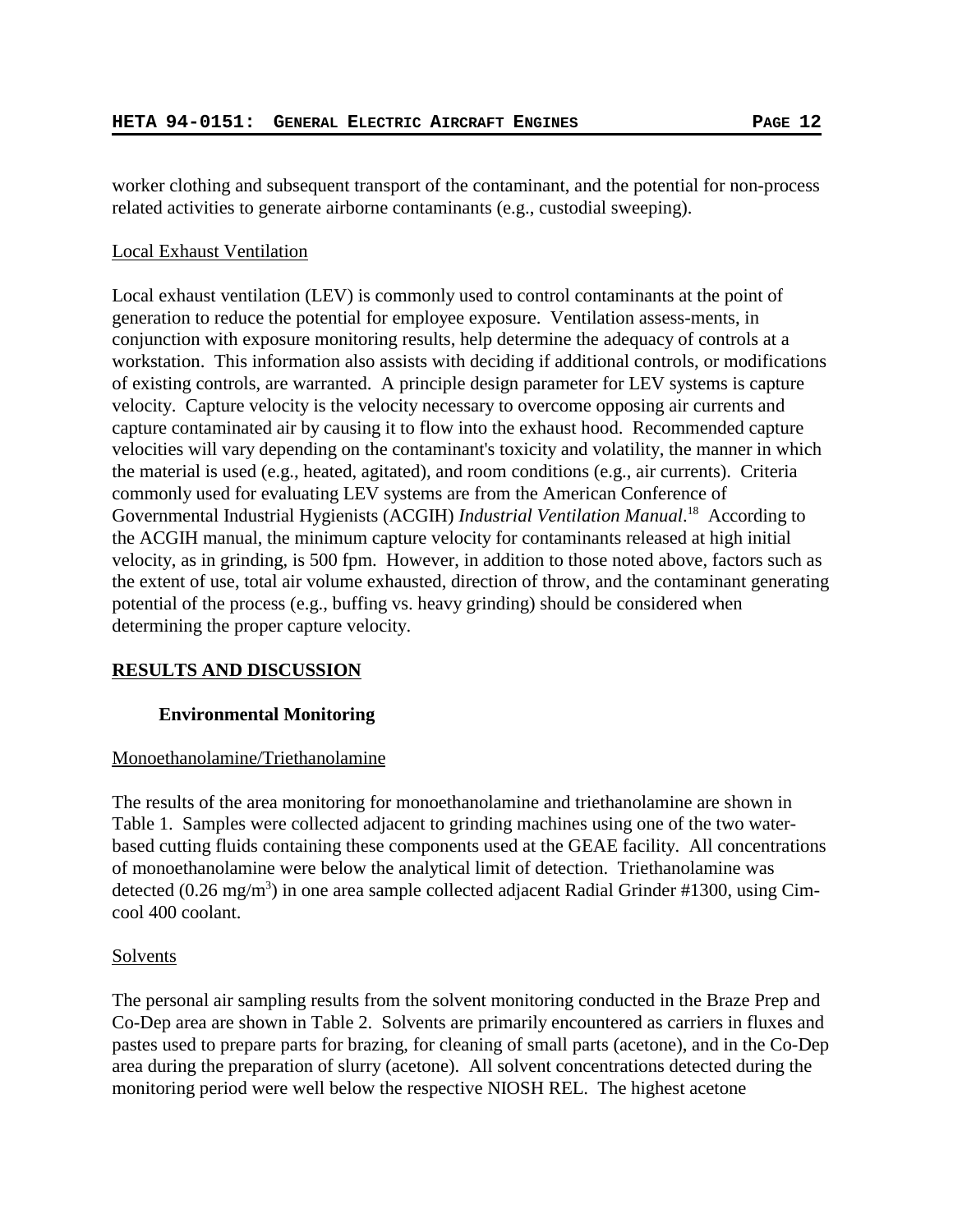concentration detected (14.5 ppm) was in a 105 minute sample obtained from the Co-Dep operator. Analytical efforts to detect and quantify 1,3-dioxacyclopentane, a component present in Nicrobraz Cement 520, used in the Co-Dep and Braze Prep area were unsuccessful, and no results are available for this compound. 1,3-Dioxacyclopentane is a water-white liquid solvent with a vapor pressure of 70 mm Hg. Exposure can occur by inhalation or skin contact and may cause central nervous system depression (narcotic-like effect).<sup>17</sup> No exposure standards or guidelines have been developed for 1,3-dioxaxcyclopentane.

#### Metal Dust and Fume

The PBZ air monitoring results to assess exposure to metal dust and fume are shown in Table 3. With the exception of one sample for nickel, all exposures were below the applicable NIOSH REL for the activities monitored. In general, at most of the stations, only low concentrations of the various elements were detected. The highest nickel exposure  $(20 \mu g/m^3)$  was on a 426 minute sample from the Co-Dep operator. This exceeded the NIOSH REL of 15  $\mu$ g/m<sup>3</sup> for nickel. The highest aluminum concentration (40  $\mu$ g/m<sup>3</sup>) was also detected on the sample taken from the Co-Dep operator. The NIOSH REL for aluminum is  $10,000 \mu g/m^3$  (total dust). Note that the results in Table 3 are listed in micrograms of contaminant per cubic meter of air  $(\mu g/m^3)$ , and not mg/m<sup>3</sup> (there are 1000 micrograms in one milligram).

During the hand-packing of the blades in boxes with the metal containing powder, the Co-Dep operator wore a single-use dust respirator (3M 8710, NIOSH TC-21C-132), a hair net, and disposable coveralls. This type of respirator is not approved for protection against dusts or mists with a TWA exposure limit of less than 50  $\mu$ g/m<sup>3</sup> (such as nickel).<sup>19</sup> A lateral draft slot hood was available in this area, but it was used only during the first portion of the packing activity. Prior to packing the bottom section of the boxes, the operator moved the cart holding the boxes to an open area several feet away from the exhaust hood.

The highest cobalt concentration detected was on a 383 minute sample obtained from the 404B Welding Operator. A concentration of 20  $\mu$ g/m<sup>3</sup> cobalt was detected on this sample. The NIOSH REL for cobalt is 50  $\mu$ g/m<sup>3</sup>. The ACGIH TLV for cobalt, however, is 20  $\mu$ g/m<sup>3</sup>. Approximately 70% of this worker's time was spent welding, with the remainder spent grinding parts. A nickel concentration of 12.5  $\mu$ g/m<sup>3</sup> and a chromium concentration of 18.6  $\mu$ g/m<sup>3</sup> was also detected on this sample. There is a newly installed LEV system at the 404B station. However, at the welding stations monitored, the LEV is not used except during grinding, as the LEV tends to collect the argon shield gas and disrupt the weld.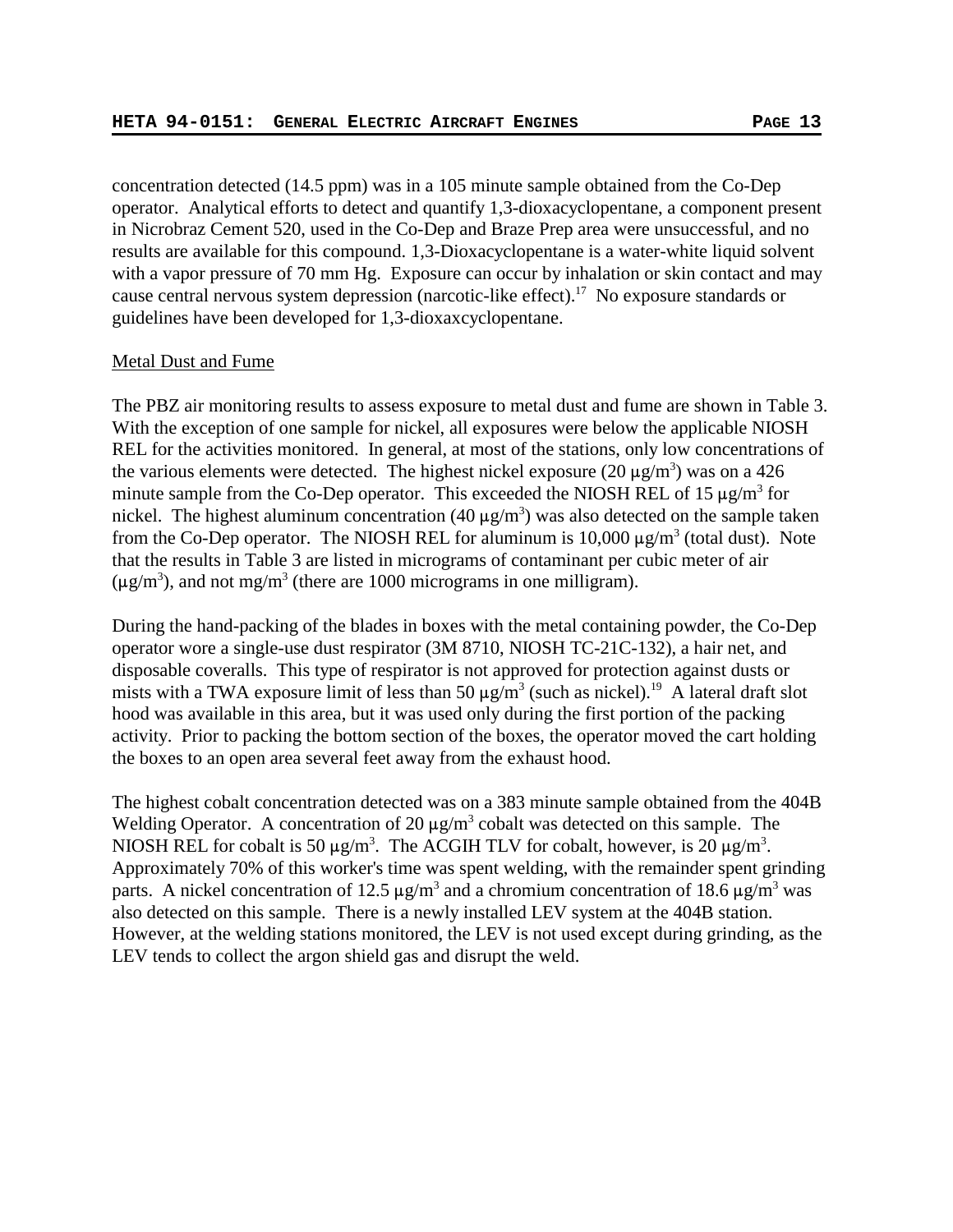One PBZ sample collected at a grinding station (404 CFM Bench Grinding Station) found a cadmium concentration of 1.9  $\mu$ g/m<sup>3</sup>. NIOSH considers cadmium to be a potential occupational carcinogen, and recommends controlling exposure to the lowest feasible limit.<sup>3</sup> In September 1992, OSHA promulgated a comprehensive standard for cadmium, that established a new PEL of 5  $\mu$ g/m<sup>3</sup>, and an "action level" of 2.5  $\mu$ g/m<sup>3</sup>.<sup>20</sup> The source of the cadmium was not determined (cadmium is not a standard process metal used at GEAE). One possible source may be brazing compounds that were subsequently released during grinding.

Other elements detected at the welding and grinding stations monitored were iron, magnesium, chromium, and titanium. All concentrations of these metals were below the applicable REL. Low concentrations of zinc oxide were found in all samples at concentrations between the analytical limit of detection (LOD) and the limit of quantification (LOQ). With the exception of the previously described Co-Dep operation, respiratory protection was not worn by any of the monitored workers.

## Bulk Samples

Metals

Bulk samples of two process packing powders from the Co-Dep area were collected and analyzed for metals. The results of this analysis were as follows:

1. Co-dep Alloy Powder Class B. Turbochrome Ltd. Chromalloy Geo Turbine Corp. Lot # 362-94

| 11111111<br>Detected | Concentration                |
|----------------------|------------------------------|
| Aluminum             | 2.4 mg/gm $(0.2\%)$          |
| Cobalt               | $0.8 \text{ mg/gm} (0.08\%)$ |
| Nickel               | 50 mg/gm (5%)                |
| Copper               | $0.017$ mg/gm                |
| Iron                 | $0.06$ mg/gm                 |

2. T-Block 1 Maskant Powder. Turbochrome Ltd. Lot # 253-93

| Metals<br>Detected | Concentration            |
|--------------------|--------------------------|
| Aluminum           | 190 mg/gm (19%)          |
| <b>Iron</b>        | $0.46$ mg/gm $(0.046\%)$ |
| Copper             | $0.075$ mg/gm            |
| Titanium           | 5.6 mg/gm $(0.56\%)$     |
| Zinc.              | $0.026$ mg/gm            |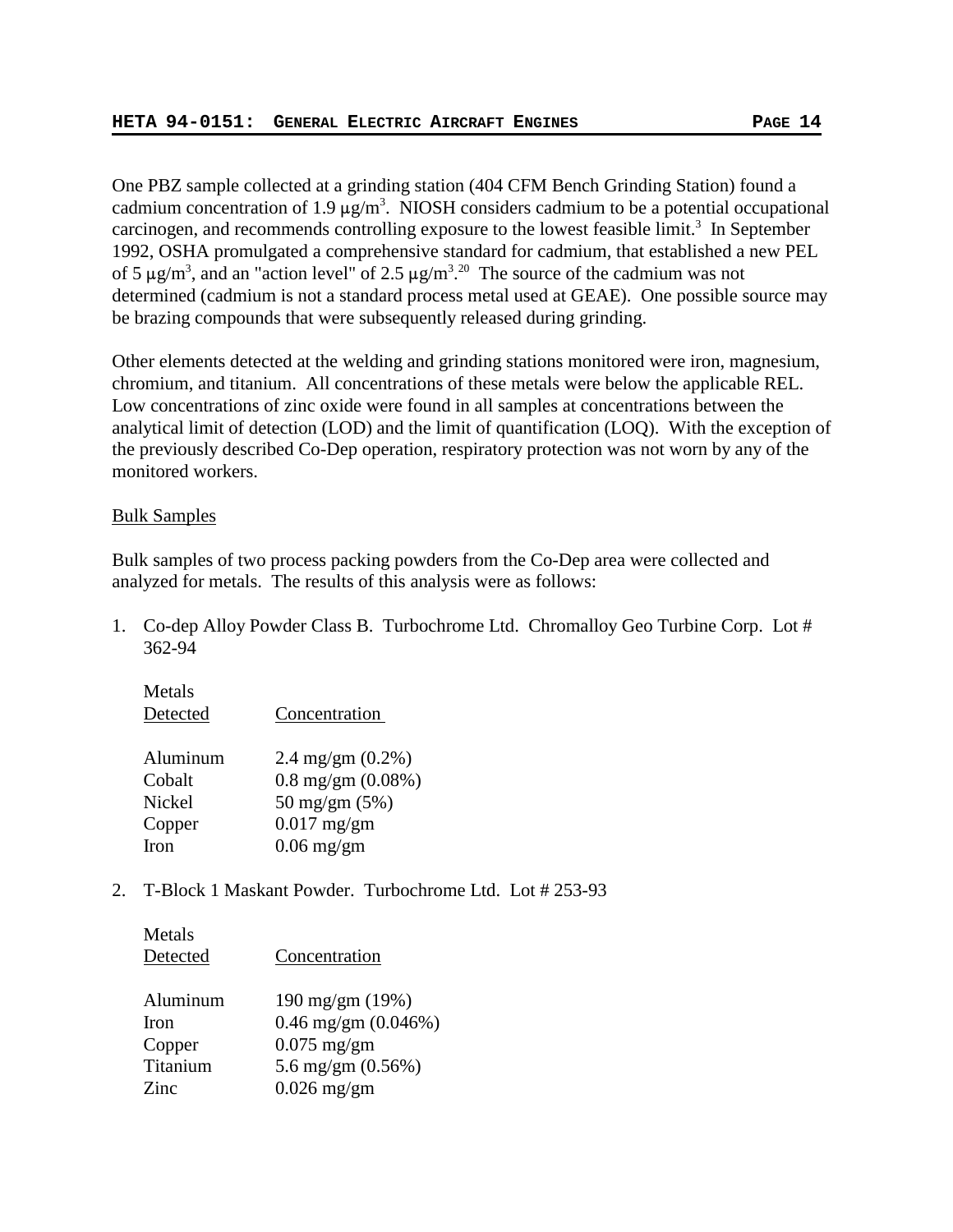## Surface Sampling

The results of the surface sampling (Table 4) indicate the presence of various metal residues. With the exception of zinc, only very low levels of metal residues (nickel, cobalt, chromium) were found in the two breakrooms. The highest concentration of zinc detected was from a 100 square centimeter  $(cm<sup>2</sup>)$  sample collected from the top of the microwave in the main breakroom. A concentration of 450  $\mu$ g/100 cm<sup>2</sup> was detected on this sample. Lower concentrations of zinc were found on a table in the main cafeteria (51  $\mu$ g/100 cm<sup>2</sup>) and on a table in the mezzanine level breakroom (110  $\mu$ g/100 cm<sup>2</sup>). Although standards regarding surface contamination have not been established, and exposure can not be estimated from these results, the levels suggest that additional attention to surface cleaning in the breakrooms may be prudent. Employee attention to handwashing prior to entering the breakroom should be emphasized.

### Qualitative Air Sampling

Qualitative air samples were collected at various locations adjacent to EDM #3057, which was using Mineral Seal #38 oil in the reservoir during the monitoring period. Similar compounds were detected on all samples, even the control sample collected in the mezzanine level office area. Major compounds detected were  $1,1,1$ -trichloroethane,  $C_4$  aliphatic hydrocarbons, methyl ethyl ketone, tetrahydrofuran, 1,3-dioxolane, various  $C_{10}$  -  $C_{16}$  saturated and unsaturated aliphatic hydrocarbons, limonene, and toluene. Other compounds detected included methylene chloride, dichloroethylene, acetone, p-dioxane, xylene, cyclohexanone, butyl cellosolve, and ethanol. Comparison of samples obtained at the exhaust inlet at the oil bath with the sample collected at the outlet of the pollution control device did not indicate any appreciable differences in compounds identified or their relative response. It is possible that many of the compounds identified were not generated at the EDM machine, but from other processes and materials (e.g., paint) in the facility.

### **Safety and Health Program Management**

The Madisonville GEAE facility has a well-established and functional safety management program. Program elements include written policies and procedures, safety committees, and worker safety and health training. The facility industrial hygienist conducts investigative (complaint) exposure monitoring, but most exposure assessments are conducted by the contract industrial hygiene firm. Considerable industrial hygiene monitoring data, both personal and area air sampling, is available for various processes and activities at the facility. Material Safety Data Sheets (MSDSs) were available for all materials in use at the facility. However, the MSDSs for two materials in the Co-Dep department did not identify the hazardous ingredients present. The plant contract physician reviews workers compensation report and consults with the nursing staff. Annual audiograms are provided for all workers. Medical surveillance (pulmonary function testing) is provided for workers who wear respirators and a respiratory protection program has been established. Safety glasses are required in all production areas.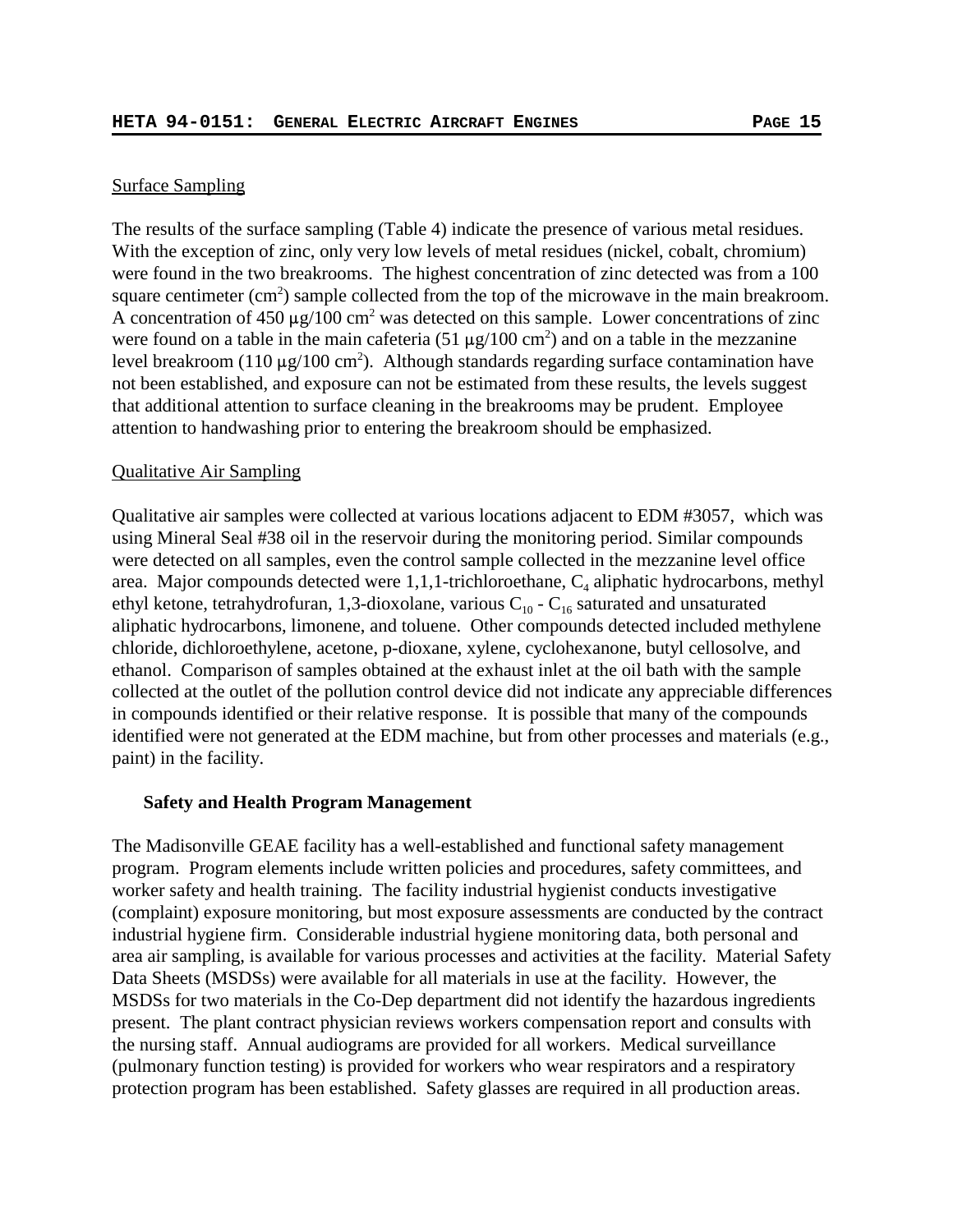GEAE management has an ongoing ergonomics initiative to evaluate and modify workstations to improve posture, decrease manual lifting loads, and eliminate unnecessary motion. Several of these modified workstations (bag lifting in Co-Dep, Electrostreaming, X-Ray, etc.) were reviewed, and these innovative enhancements appear to have significantly reduced potential ergonomic hazards at these processes.

## **Procedural/Housekeeping**

Housekeeping was, for the most part, excellent throughout the facility. Aisles were clear and workstations were kept free of clutter. In the blender area of the Co-Dep department, however, considerable buildup of spilled Maskant powder was noted.

Compressed air was being used for workstation clean-up and to "dust-off" workers clothing. A principle hazard of concern is exposure to metal dusts or fumes. Compressed air use at metal grinding and welding workstations can cause settled fumes and dust to become airborne, potentially creating or exacerbating an inhalation hazard.

Smoking is allowed in the manufacturing areas and is not restricted except for areas where there is a potential safety (fire/explosion) hazard.

## **Ventilation**

GEAE has recently installed LEV systems designed to capture and remove process emissions at numerous workstations and processes. These include various manual grinding, deburring, and polishing stations, EDM machines, and milling/grinding machines using cutting fluids. Some of the LEV systems were installed because industrial hygiene monitoring data indicated that worker exposure to cobalt and nickel fume or dust exceeded the applicable limit or guideline at some welding and grinding stations (NIOSH REL, OSHA PEL, or ACGIH TLV). At other stations, LEV systems were installed to control oil mists or cutting fluids. Most of these systems were designed to recirculate the exhaust air back into the work area after filtration.

LEV filter replacement is conducted by contract personnel. Monitoring data that assessed worker exposure to contaminants during filter maintenance was not available.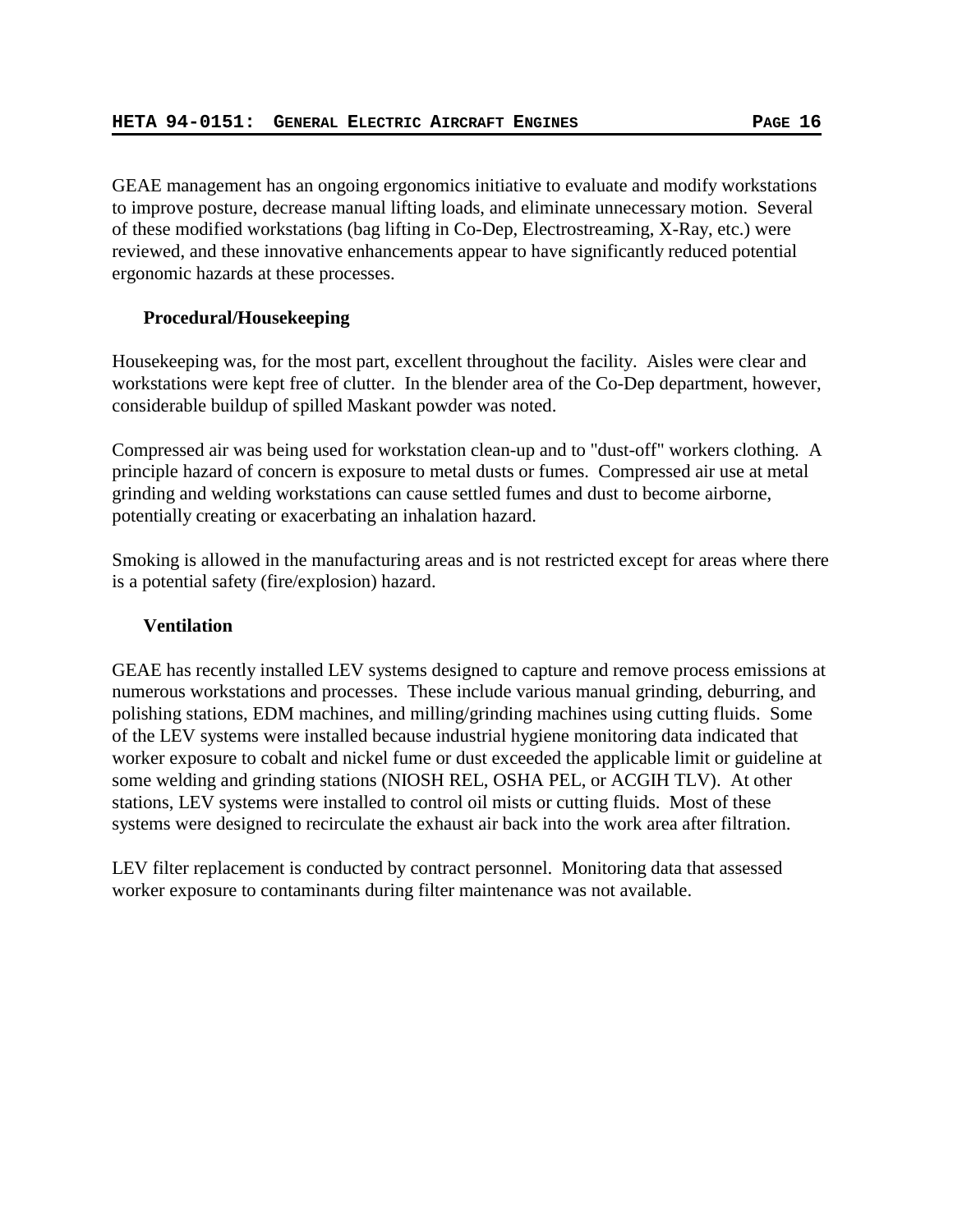# 1. T-700 Blades: Radii & Deburr Belt Grinder

At this station, a rectangular hood (hood area  $= 0.285$  square feet [ft<sup>2</sup>]) with a punched grille (grille correction factor  $= 0.88$ ) attached to a flexible duct was positioned approximately 1.5 feet from the point of contaminant generation. An average of 8 measurements showed a hood face velocity of 800 fpm (exhaust volume  $= 200$  CFM). Only a negligible calculated capture velocity is provided with the hood positioned at this distance (1.5 feet) from the belt grinder.

# 2. 404-B Welding Station (ventilation only used during grinding)

At this station, a rectangular hood (hood area  $= 0.288$  ft<sup>2</sup>) with a punched grille is positioned on a table 3"-5" from the grinding area (hand held grinder). An average of 9 measurements showed a hood face velocity of 1340 fpm (exhaust volume = 340 CFM). This equates to a calculated capture velocity of 300 fpm (at 5" from hood opening) to 566 fpm (at 3" from hood opening).

# 3. 80-C Weld Station 6008 (ventilation only used during grinding)

A rectangular hood (hood area =  $0.285$  ft<sup>2</sup>) with a punched grille is positioned on a table 3"-5" from the grinding area (hand held grinder). An average of 8 measurements showed a hood face velocity of 2310 fpm (exhaust volume = 579 CFM), and a calculated capture velocity of 970 fpm (at 3" from hood opening) to 500 fpm (at 5" from hood opening).

# 4. 80-C Weld Station 6007 (ventilation only used during grinding)

This rectangular open hood (hood area  $= 0.285 \text{ ft}^2$ ) is also positioned on a table about 3"-5" from the hand held grinder. An average of 8 measurements showed a hood face velocity of 2180 fpm (exhaust volume = 621 CFM), and a calculated capture velocity of 1039 fpm (at 3" from hood opening) to 538 fpm (at 5" from hood opening).

# 5. Slurry Room Ventilation Hood

Ventilation measurements were taken at this hood to determine if door position affected hood performance. It was felt that with the door closed only minimal make-up air was provided, which could potentially result in a decrease in the exhaust hood's ventilation rate. Velocity measurements (average face velocity  $= 121$  fpm) and exhaust volume calculations (1815 CFM), however, showed that door position had no significant effect on hood performance.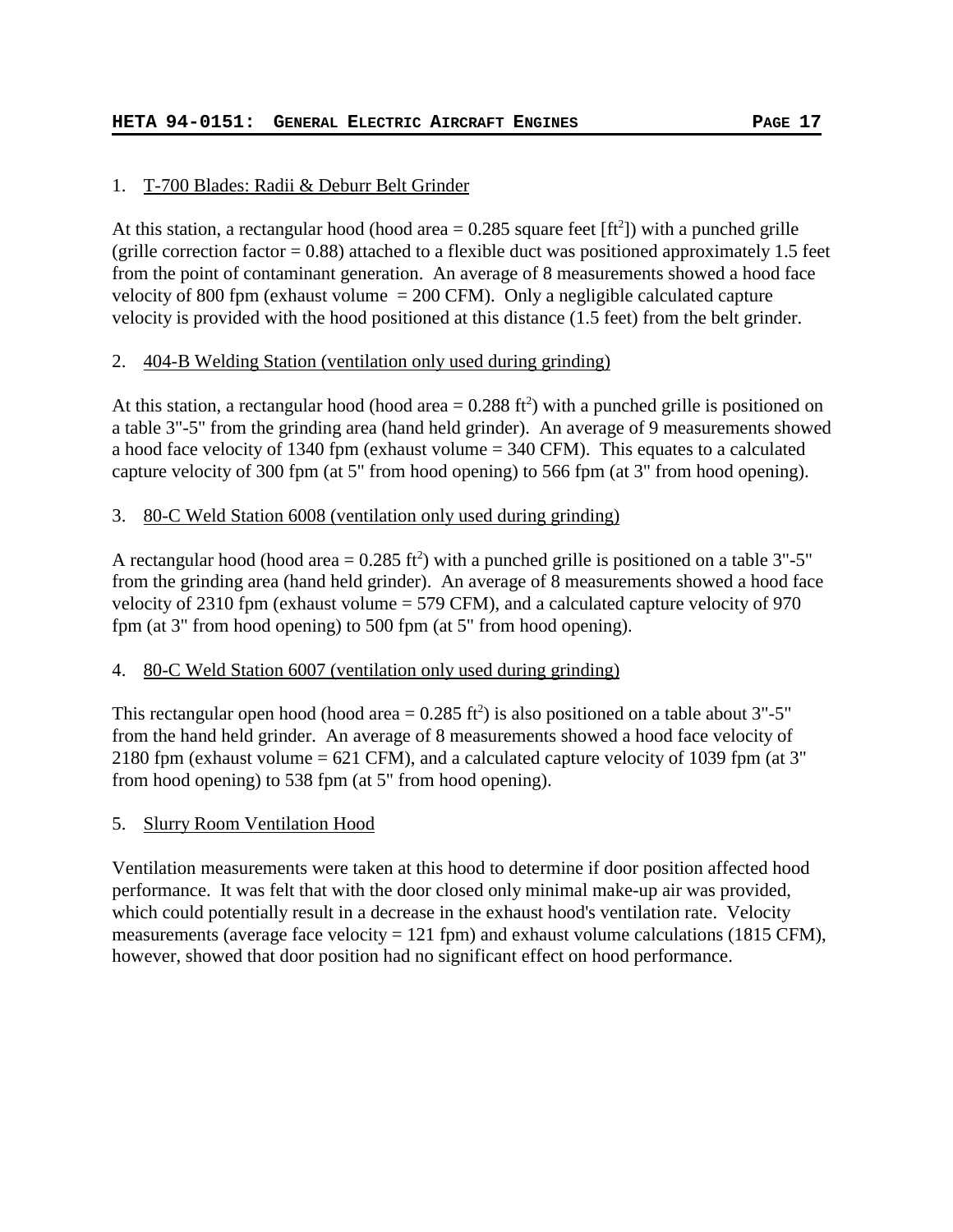### **Medical Evaluation**

The NIOSH medical officer interviewed 21 employees. This included 10 persons who requested an interview (including 2 union representatives) and 11 persons who were chosen at random from areas where industrial hygiene sampling was taking place. All departments of the plant in which industrial hygiene sampling was conducted were represented among the employees interviewed. Nine of the 11 employees who reported no work-related health problems were from the randomly chosen group. Among the 10 other interviewed employees, 5 noted intermittent upper respiratory symptoms, including eye and throat irritation and sinus congestion. Two employees reported intermittent rashes on the upper extremities. Other symptoms reported included one person with upper extremity discomfort and one person with various systemic symptoms. There was no apparent pattern to the reported symptoms that would suggest a common cause.

Review of the OSHA 200 logs revealed that 132 entries were made in 1992, 88 in 1993, and 34 in 1994 (up to the date of our site visit). The majority of these entries were for injuries, including musculoskeletal problems, lacerations, and contusions. In 1992 there were three entries for skin problems, one for upper respiratory irritation, and one for a "reaction" to paint fumes. In 1993 there were five entries for skin problems (including one case of potential nickel sensitization), two for upper respiratory irritation, and one for an undefined allergic response. In 1994 (to date) there was one entry each for occupational asthma and skin rash. Review of the medical department logs did not reveal any pertinent information in addition to the above.

Most interviewed employees felt that significant improvement in plant ventilation had occurred over the previous few years. Several employees were concerned that proper procedures for the use of the coolant fluids were not being followed in terms of the addition of biocide and the frequency of changes.

### **CONCLUSIONS**

Industrial hygiene monitoring showed that, with two exceptions, PBZ exposures to the contaminants sampled were below applicable limits during the monitoring period. The two exceptions were nickel exposure (exceeded the NIOSH REL at the Co-Dep operation) and cobalt exposure (equaled the ACGIH TLV during welding and grinding at the 404 B Vane Weld station). Overall, the contaminant concentrations detected were lower than those found in previous industrial hygiene surveys conducted by the GEAE consultant. The recent installation of LEV for contaminant control at many of the workstations may be responsible for the lower concentrations. A limited assessment of the ventilation systems at the stations sampled indicated that most of these systems were operating effectively. Qualitative air monitoring to identify compounds potentially generated during the EDM process did not identify any unusual contaminants of concern.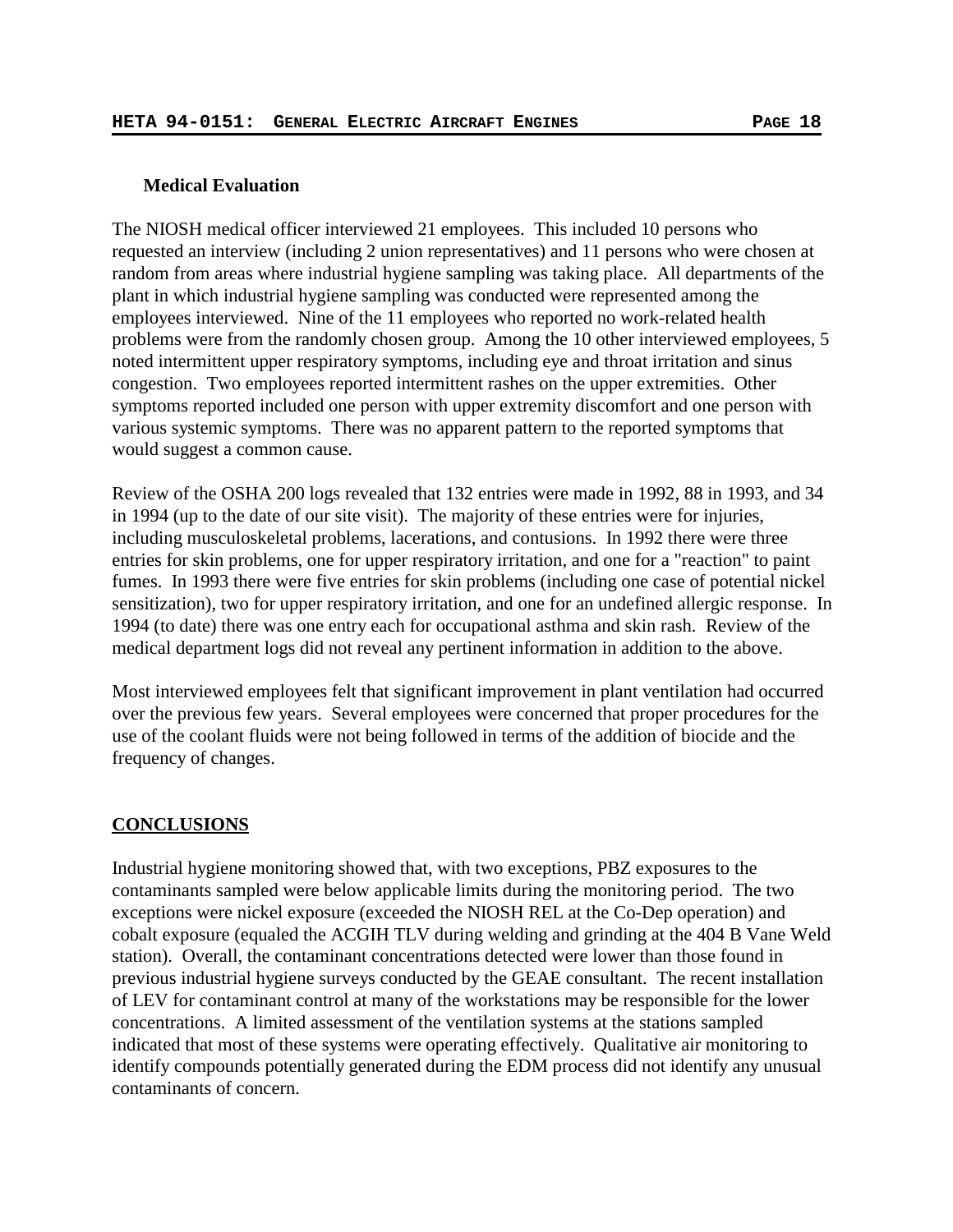Management attention to safety and health appears to be at a high level. A comprehensive and functional safety and health program has been established at the facility, and efforts to improve safety were noted (e.g., ventilation modifications, ergonomic enhancements). Housekeeping was good in most areas of the facility. Although the measured surface sampling did not indicate an unusual housekeeping problem, additional attention to cleaning in the employee breakrooms is warranted. Employee attention to handwashing prior to entering the breakroom should be emphasized.

# **RECOMMENDATIONS**

- 1. Improve housekeeping in the Blender area of the Co-Dep department. Spills of Maskant or other materials should be promptly cleaned up. Routine cleaning in this area may need to be on a more frequent basis than in other areas of the facility because of the materials (large quantities of powder) and process. A Co-Dep materials transfer conduit was also leaking and is in need of repair.
- 2. Evaluate alternatives to compressed air use at the Zinc EnCap and Co-Dep stations, and as a cleaning tool at workstations. Properly filtered (HEPA) vacuum cleaners may be one alternative that could be considered.
- 3. Contact the chemical supplier for the materials that have incomplete MSDSs (T-Block 1 Maskant Powder, Nicrobraz White Stop-Off Powder) and identify the contents.
- 4. Evaluate exposures of workers conducting local exhaust ventilation air-filter replacement (air monitoring during filter maintenance), and implement precautions if necessary to ensure exposures are controlled during these activities. Inform contract maintenance personnel of the potential exposures during their work at GEAE.
- 5. Eliminate tobacco use at the GEAE facility. NIOSH considers environmental tobacco smoke (ETS) to be a potential occupational carcinogen and recommends that workers not be involuntarily exposed.<sup>21</sup> Until smoking at the workplace can be completely eliminated, nonsmokers should be protected from exposure to ETS by isolating smokers. This can be accomplished by restricting smoking to separately ventilated (60 CFM/person) enclosed areas not used for other purposes. The air from these areas should be exhausted directly to the outside at a location where re-entrainment of ETS will not present a problem.
- 6. Modify the LEV hood at the T-700 Blades Radii & Deburr belt grinder to ensure the exhaust hood is positioned closer (within a few inches) of the point of contaminant generation. A new hood configuration may be necessary at this station. This hood currently provides only negligible contaminant control for the belt grinding operation. Review plant processes to determine if there are other similarly configured ventilation systems that should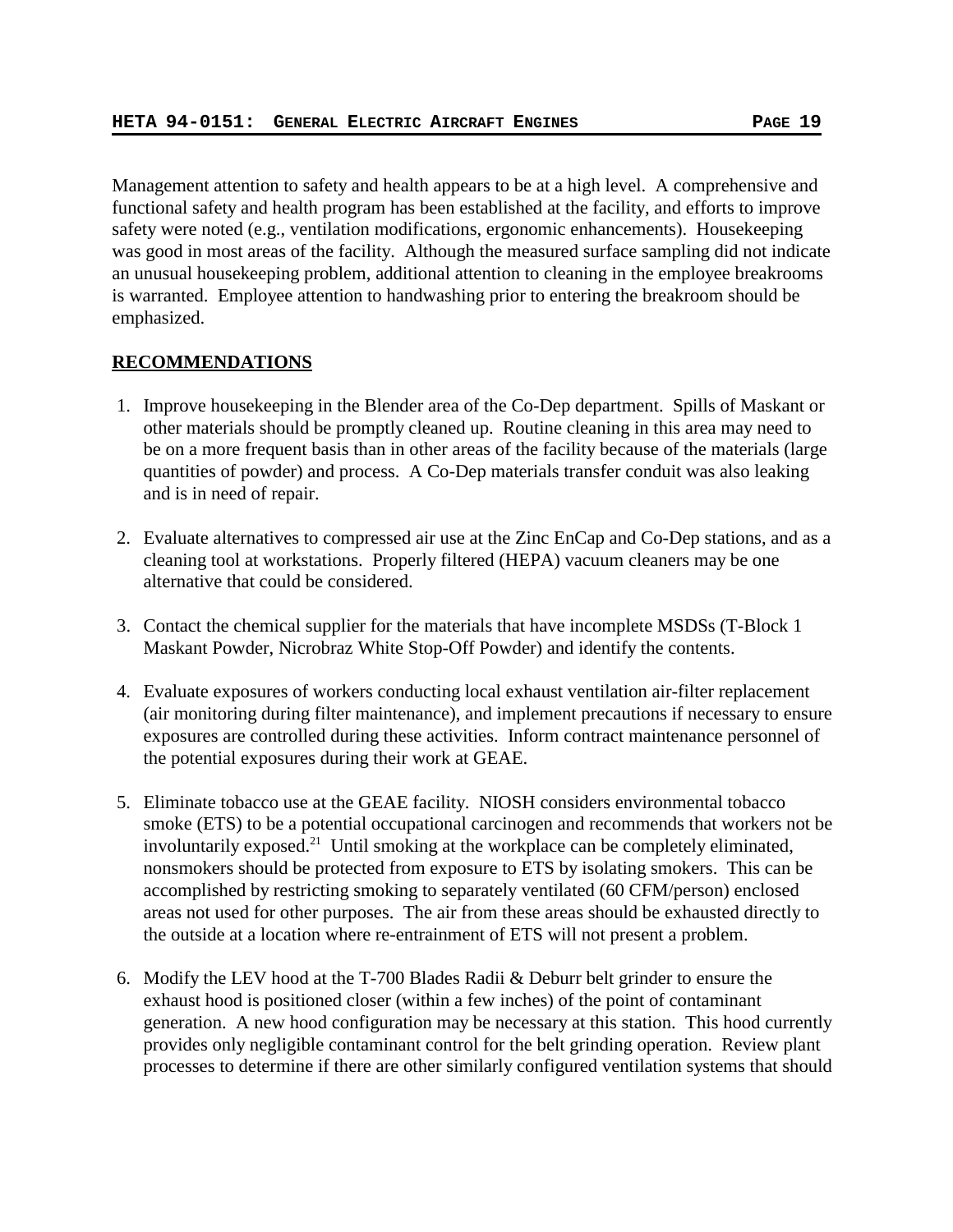be modified. The ventilation configuration at the 404B Weld Station should be reassessed and modified if necessary to control exposure during grinding and welding.

7. Ensure that the Co-Dep operator cleans the packed boxes under the local exhaust hood, and re-monitor this activity. If respiratory protection is still necessary to control exposure to nickel, a respirator equipped with high efficiency particulate (HEPA) filters should be used.

## **REFERENCES**

- 1. NIOSH [1984]. NIOSH manual of analytical methods, 3rd rev. ed. Vol.1/2 (supplements 1985, 1987, 1989). Eller, RM, ed. Cincinnati, OH: U.S. Department of Health and Human Services, Public Health Service, Centers for Disease Control, National Institute for Occupational Safety and Health, DHHS (NIOSH) Publication No. 84-100.
- 2. U.S. Department of Labor, OSHA [1990]. OSHA Industrial Hygiene Technical Manual. Chapter 2 -- Sampling for surface contamination. OSHA Instruction CPL 2-2.20B.
- 3. NIOSH [1992]. NIOSH recommendations for occupational safety and health: compendium of policy documents and statements. Cincinnati, OH: U.S. Department of Health and Human Services, Public Health Service, Centers for Disease Control; National Institute for Occupational Safety and Health. DHHS (NIOSH) Publication No. 92-100.
- 4. ACGIH [1994]. Threshold limit values and biological exposure indices for 1994-1995. Cincinnati, Ohio: American Conference of Governmental Industrial Hygienists.
- 5. Code of Federal Regulations [1989]. OSHA Table Z-1. 29 CFR 1910.1000. Washington, DC: U.S. Government Printing Office, Federal Register.
- 6. Axelson O, Hogstedt, C [1988]. On the health effects of solvents. In: Zenz C, ed. Occupational medicine, principles and practical applications. 2nd ed. Chicago, IL: Year Book Medical Publishers, Inc. p. 775.
- 7. Cone JE [1986]. Health hazards of solvents. In: State of the art reviews: occupational medicine. 1(1):69-87.
- 8. Doull J, Klaassen C, Amdur MO, eds. [1980]. Casarett and Doull's toxicology: the basic science of poisons, 2nd Ed. New York, NY: Macmillan Publishing Company, Inc.
- 9. Proctor NH, Hughes JP, Fischman MF [1988]. Chemical hazards of the workplace, 2nd. Ed. Philadelphia: J.B. Lippincott Company.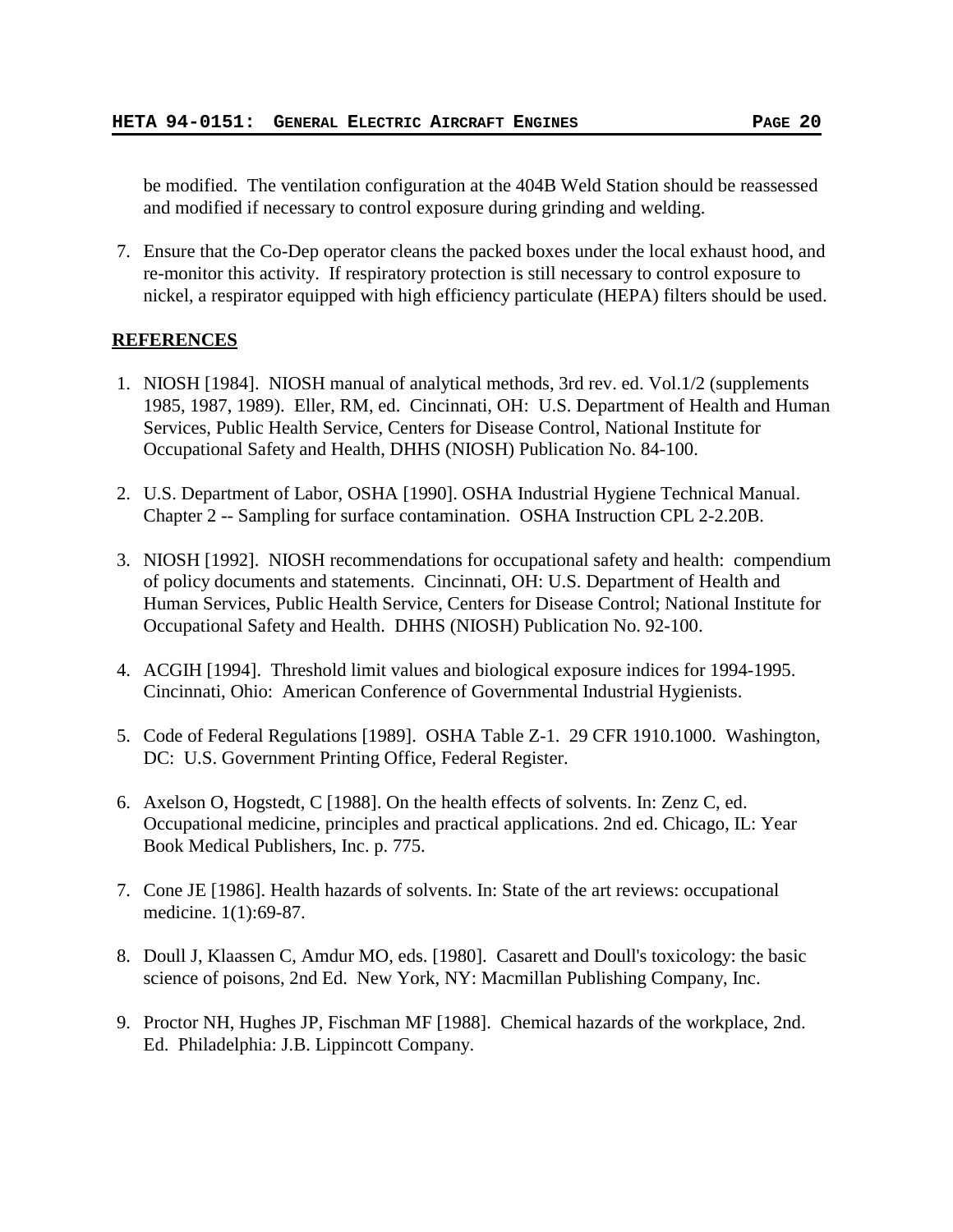- 10. AIHA [1989]. Odor thresholds for chemicals with established occupational health standards: American Industrial Hygiene Association.
- 11. NIOSH [1981]. NIOSH/OSHA occupational health guidelines for chemical hazards. Cincinnati, OH: U.S. Department of Health, and Human Services, Public Health Service, Centers for Disease Control, National Institute for Occupational Safety and Health. DHHS (NIOSH) Publication No. 81-123.
- 12. NIOSH [1988]. Criteria for a recommended standard: occupational exposure to welding, brazing and thermal cutting. Cincinnati, Ohio: U.S. Department of Health and Human Services, Public Health Service, Centers for Disease Control; National Institute for Occupational Safety and Health DHHS (NIOSH) Publication No. 88-110.
- 13. 54 Fed. Reg. 2513 [1989]. Occupational Safety and Health Administration: air contaminants; final rule. (Codified at 29 CFR 1910)
- 14. Zugerman C [1986]. Cutting fluids: their use and effects on the skin. Occupational Medicine: State of the Art Reviews. 1(2):245-258
- 15. Fischer AA [1990]. Contact urticaria due to occupational exposures. Chapter 6. In: Adams RM, ed. Occupational Skin Disease. Philadelphia, PA: WB Saunders Company, p. 113.
- 16. Zenz C [1988]. Occupational medicine: principles and practical applications, 2nd. ed. Chicago, IL: Year Book Medical Publishers. p. 141.
- 17. HSDB [1991]. Hazardous substance data bank, U.S. National Library of Medicine. Silver Platter (CHEM-BANK, May 1991), Boston, USA.
- 18. ACGIH Committee on Industrial Ventilation [1992]. ACGIH industrial ventilation: a manual of recommended practice. 21st Ed. Cincinnati, Ohio: American Conference of Governmental Industrial Hygienists.
- 19. NIOSH [1993]. NIOSH certified equipment list. Cincinnati, OH: U.S. Department of Health and Human Services, Public Health Service, Centers for Disease Control, National Institute for Occupational Safety and Health, DHHS (NIOSH) Publication No. 94-104.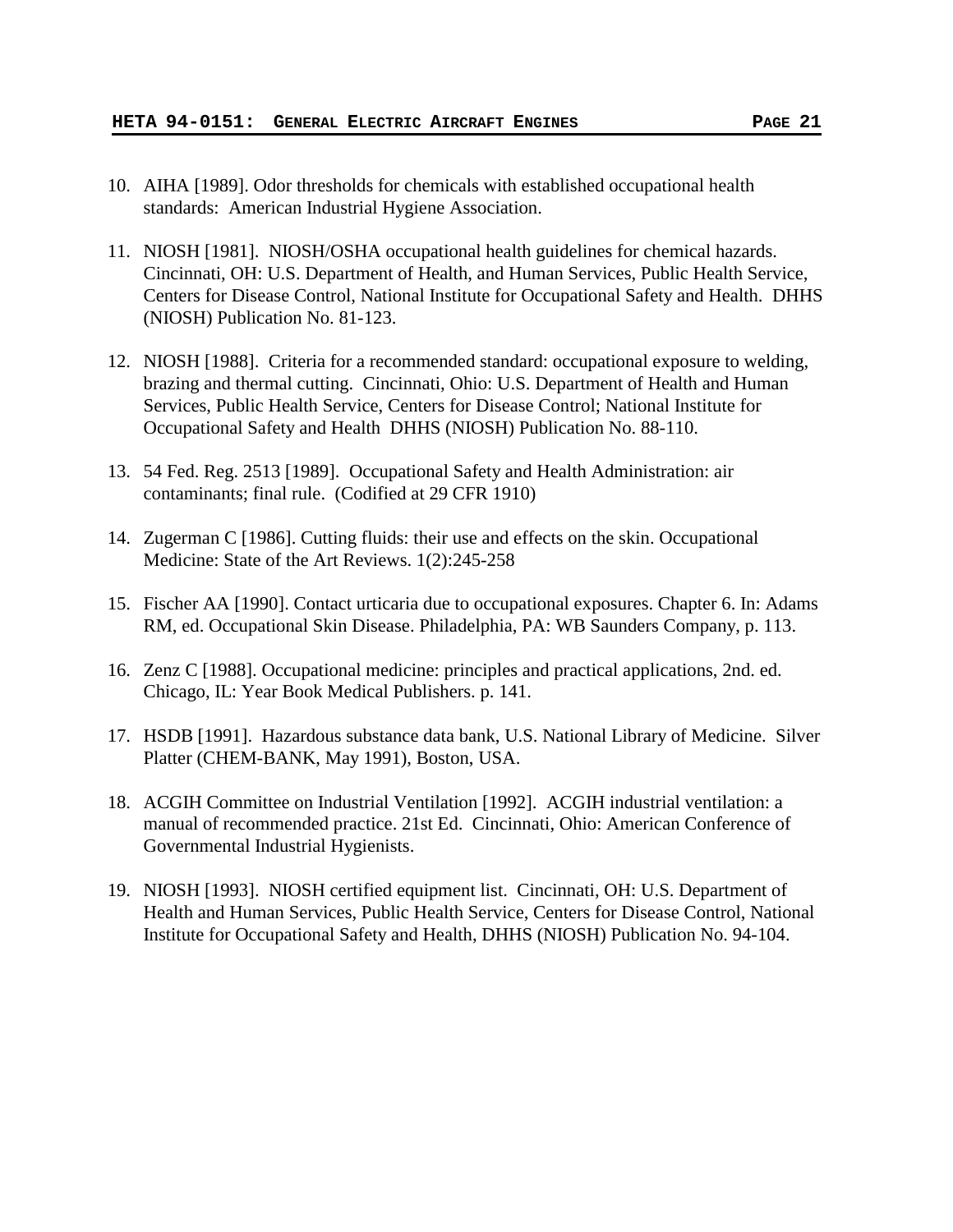- 20. Code of Federal Regulations [1992]. Occupational exposure to cadmium: final rule. 29 CFR 1910.1027. Washington, DC: U.S. Government Printing Office, Federal Register.
- 21. NIOSH [1991]. Current intelligence bulletin 54: Environmental tobacco smoke in the workplace: lung cancer and other health effects. Cincinnati, OH: U.S. Department of Health and Human Services, Public Health Service, Centers for Disease Control, National Institute for Occupational Safety and Health, DHHS (NIOSH) Publication No. 91-108.

## **AUTHORSHIP AND ACKNOWLEDGMENTS**

| <b>Evaluation Conducted and</b><br>Report Prepared By: | Max Kiefer, CIH<br>Regional Industrial Hygienist<br><b>NIOSH Regional Office</b><br>Atlanta, Georgia                                                                        |  |  |
|--------------------------------------------------------|-----------------------------------------------------------------------------------------------------------------------------------------------------------------------------|--|--|
|                                                        | Doug Trout, MD, MHS<br><b>Medical Officer</b><br><b>NIOSH Medical Section</b><br>Cincinnati, Ohio                                                                           |  |  |
|                                                        | Stan Salisbury, CIH<br><b>Regional Program Consultant</b><br><b>NIOSH Regional Office</b><br>Atlanta, Georgia                                                               |  |  |
|                                                        | John Decker<br>Regional Industrial Hygienist<br><b>NIOSH Regional Office</b><br>Atlanta, Georgia                                                                            |  |  |
| Originating Office:                                    | NIOSH Hazard Evaluations and<br><b>Technical Assistance Branch</b><br>Division of Surveillance, Hazard Evaluations<br>and Field Studies<br><b>NIOSH</b><br>Cincinnati, Ohio |  |  |
| <b>Laboratory Support</b>                              | <b>Staff</b><br><b>Measurements Research Support</b><br>Branch, NIOSH<br>Cincinnati, Ohio                                                                                   |  |  |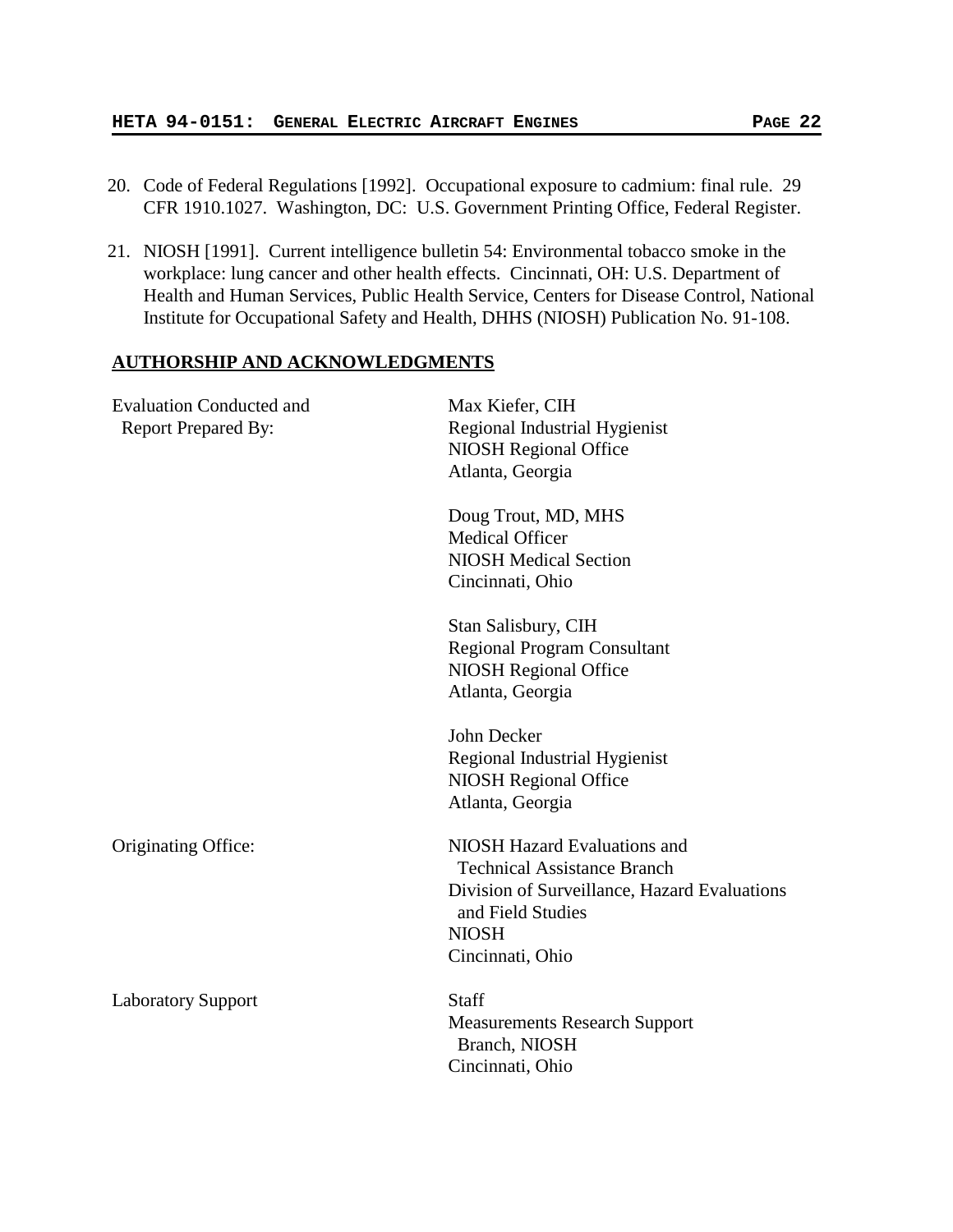# **REPORT DISTRIBUTION AND AVAILABILITY**

Copies of this report may be freely reproduced and are not copyrighted. Single copies of this report will be available for a period of 90 days from the date of this report from the NIOSH Publications Office, 4676 Columbia Parkway, Cincinnati, Ohio 45226. To expedite your request, include a self-addressed mailing label along with your written request. After this time, copies may be purchased from the National Technical Information Service (NTIS), 5285 Port Royal, Springfield, Virginia 22161. Information regarding the NTIS stock number may be obtained from the NIOSH Publications Office at the Cincinnati address. Copies of this report have been sent to:

- 1. GE Aircraft Engines
- 2. Requester
- 3. Department of Labor/OSHA Region IV
- 4. PHS/NIOSH Region 5. Kentucky Labor Cabinet

For the purpose of informing affected employees, copies of this report shall be posted by the employer in a prominent place accessible to the employees for a period of 30 calendar days.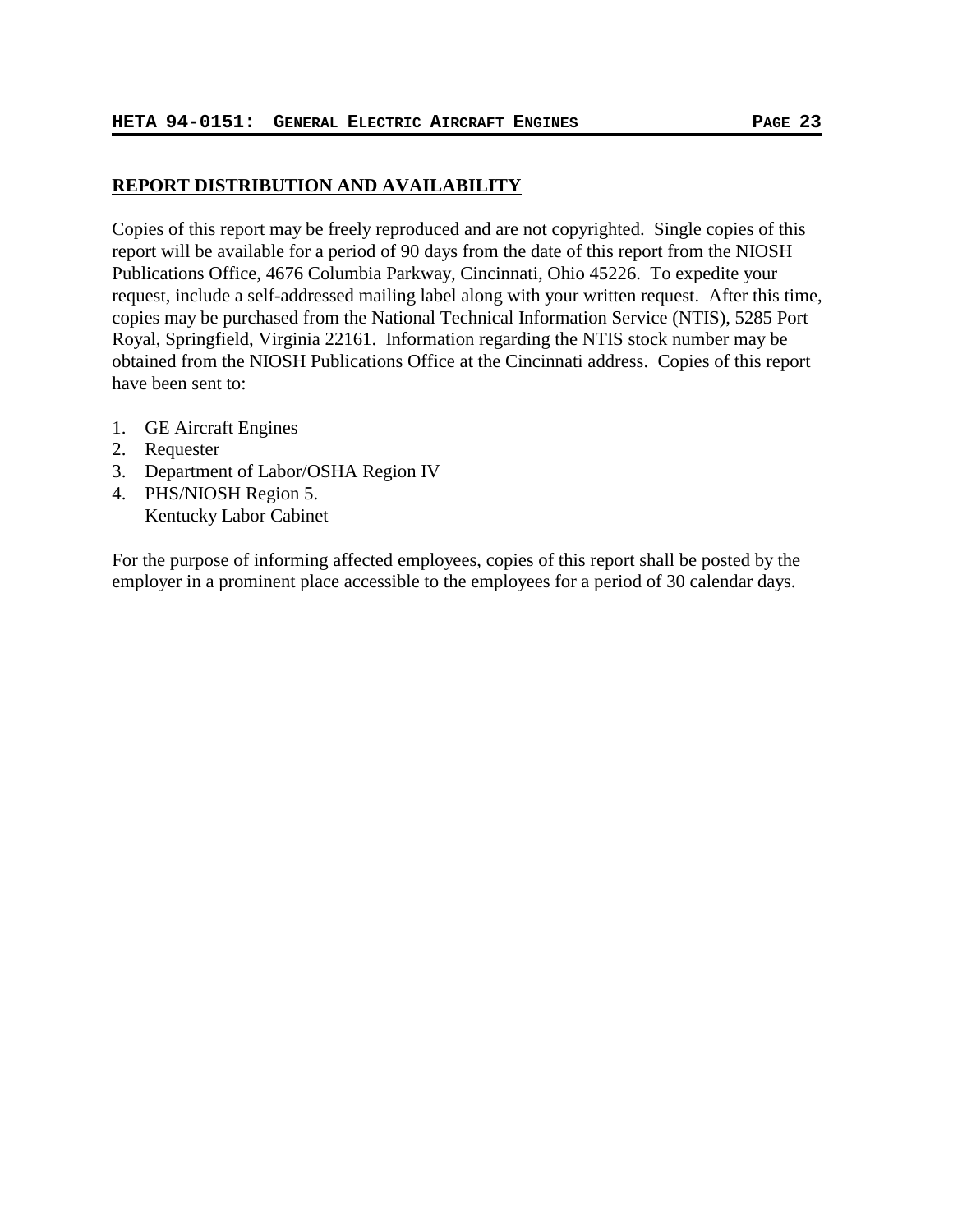# Table 1 Monoethanolamine/Triethanolamine Area Air Sampling GE Aircraft Engines: HETA 94-0151 Madisonville, KY September 8, 1994

| <b>Sample Location and Description</b>                             | <b>Time</b>            | Concentration (ppm) |                                 |  |
|--------------------------------------------------------------------|------------------------|---------------------|---------------------------------|--|
|                                                                    | (minutes)              | monoethanolamine    | triethanolamine                 |  |
| T-700 Green Thompson Grinder<br>#1021. Cim-Cool 400 coolant        | $08:03-15:16$<br>(433) | ND.                 | <b>ND</b>                       |  |
| Grind-Cell Creep Feed Grinder T-<br>700. Pillsbury 5252 coolant    | $07:48-14:32$<br>(404) | <b>ND</b>           | <b>ND</b>                       |  |
| Radial Grinder #1300 F-404 /T-<br>700 Blades. Cim-cool 400 coolant | $07:27-13:59$<br>(392) | <b>ND</b>           | 0.04<br>$(0.26 \text{ mg/m}^3)$ |  |
| T-700 Grinder #1145. Cim-cool 400<br>coolant                       | $09:07-13:26$<br>(259) | ND.                 | <b>ND</b>                       |  |
| <b>Evaluation Criteria</b>                                         | <b>TWA</b>             | 3 ppm               | $5 \text{ mg/m}^3$              |  |

NOTE: ND = none detected (concentration was below the analytical limit of detection) The limit of detection for the compounds monitored were as follows:

> Triethanolamine = 20 micrograms per sample Monoethanolamine = 7 micrograms per sample

ppm = parts per million of gas or vapor per million parts air  $mg/m<sup>3</sup>$  = milligrams of contaminant per cubic meter of air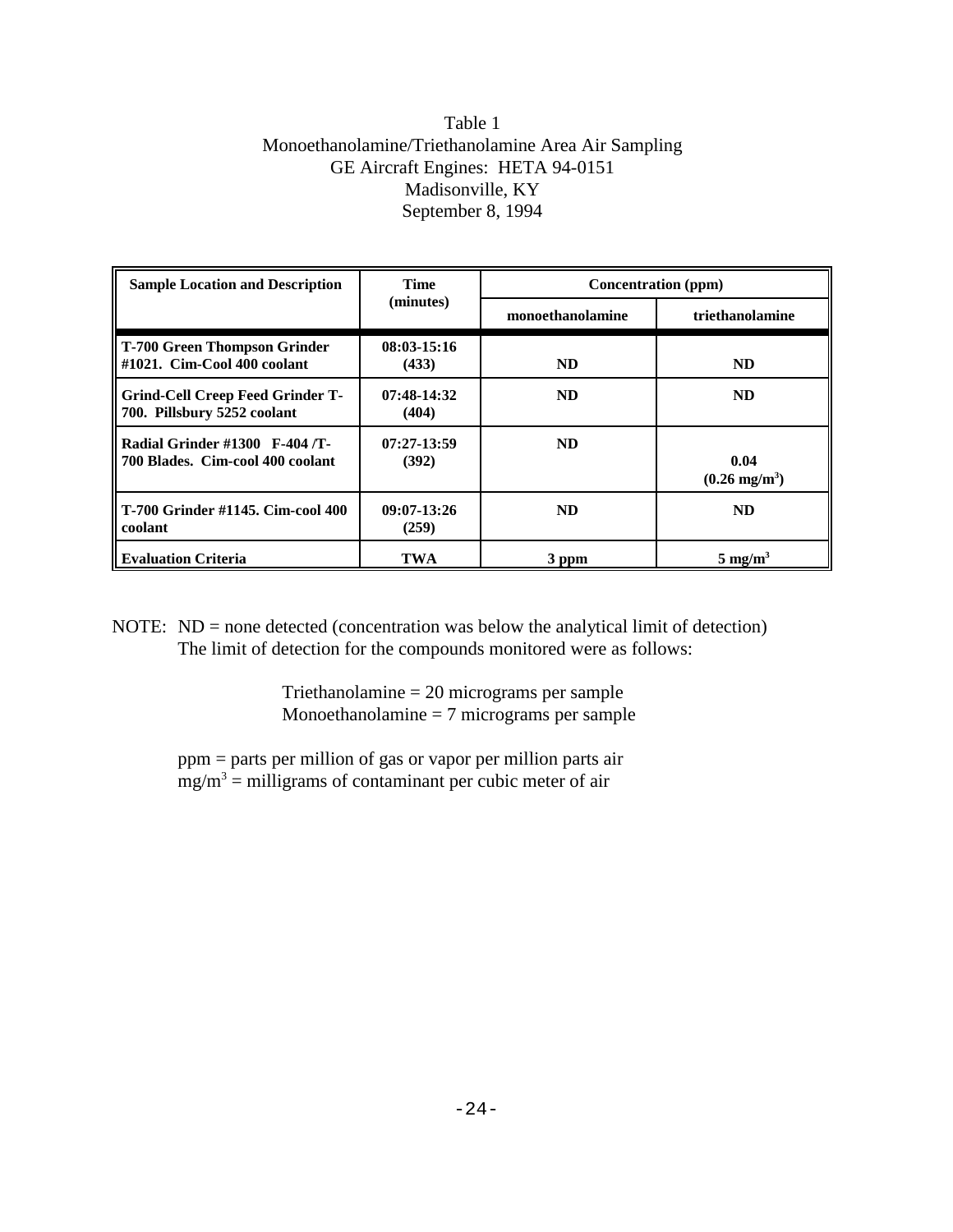# Table 2 Personal Monitoring Results: Solvent Air Sampling GE Aircraft Engines: HETA 94-0151 Madisonville, KY September 8, 1994

| <b>Task Monitored</b>                                          | <b>Time</b><br>(min)   | <b>CONCENTRATION (PPM)</b> |            |                |               |             |
|----------------------------------------------------------------|------------------------|----------------------------|------------|----------------|---------------|-------------|
|                                                                |                        | Acetone                    | <b>MEK</b> | <b>Toluene</b> | <b>Xylene</b> | <b>MIBK</b> |
| <b>CFM Vanes - Alloy Stop-</b><br>off Use, Braze Prep<br>Area. | $07:43-15:00$<br>(437) | 6.1                        | 0.09       | 0.28           | <b>NA</b>     | <b>NA</b>   |
| <b>Braze Prep Area: 404-</b><br>EPE                            | $07:59-15:03$<br>(440) | 3.9                        | 0.07       | 0.23           | 0.8           | 0.06        |
| <b>Braze Prep Area: Alloy</b><br><b>Stop-off Use</b>           | $08:41-15:13$<br>(392) | 11.6                       | 0.5        | 0.88           | <b>NA</b>     | <b>NA</b>   |
| <b>CO-DEP Operator</b>                                         | 13:30-15:15<br>(105)   | 14.5                       | NA.        | <b>NA</b>      | <b>NA</b>     | <b>NA</b>   |
| <b>Evaluation Criteria</b>                                     | <b>TWA</b>             | 250                        | <b>200</b> | <b>100</b>     | 100           | 50          |

NOTE: PPM = parts of gas or vapor per million parts air

MEK = methyl ethyl ketone, or 2-butanone  $MIBK =$  methyl isobutyl ketone

NA = sample not analyzed for that compound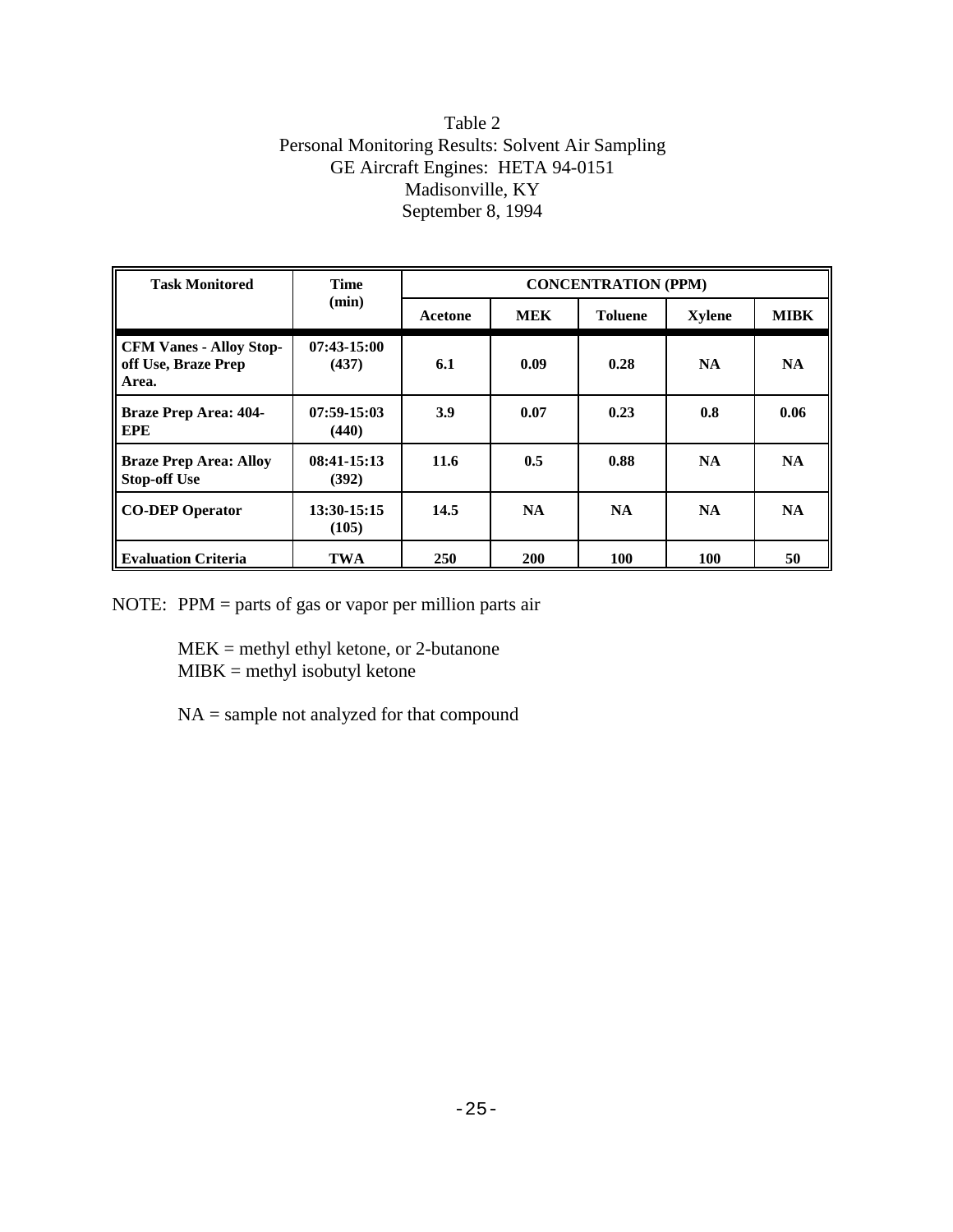| Table 3                                      |  |  |  |
|----------------------------------------------|--|--|--|
| <b>Personal Monitoring Results: Elements</b> |  |  |  |
| <b>GE Aircraft Engines: HETA 94-0151</b>     |  |  |  |
| <b>Madisonville, KY</b>                      |  |  |  |
| September 8, 1994                            |  |  |  |

| <b>Task Monitored/Sample Description</b>                                              | <b>Time</b><br>(min)                | <b>Contaminants Detected</b>                                                                                            | Concentration<br>$(\mu g/m^3)$                             |
|---------------------------------------------------------------------------------------|-------------------------------------|-------------------------------------------------------------------------------------------------------------------------|------------------------------------------------------------|
| <b>Braze Prep Area: CFM Vanes, Alloy</b><br>Stop Off. Area 4229                       | 07:43-15:00<br>(437)                | <b>Iron</b><br><b>Magnesium</b><br><b>Nickel</b><br><b>Chromium</b><br>Zinc oxide<br><b>Aluminum</b><br><b>Titanium</b> | (10)<br>23<br>(2.3)<br>1<br>(2.5)<br>(2.2)<br>$\mathbf{2}$ |
| <b>Braze Prep Area: 404 EPE</b>                                                       | $07:56-15:05$<br>(429)              | <b>Aluminum</b><br>Zinc oxide<br><b>Chromium</b><br><b>Nickel</b><br><b>Iron</b>                                        | (2.4)<br>(2.5)<br>(0.8)<br>(1.1)<br>(6.9)                  |
| <b>Co-Dep Operator</b>                                                                | 08:09-15:15<br>(426)                | <b>Aluminum</b><br><b>Chromium</b><br><b>Nickel</b><br><b>Iron</b><br><b>Titanium</b><br><b>Zinc oxide</b>              | 40<br>(0.7)<br>20<br>(0.6)<br>30<br>(2.5)                  |
| <b>Bench Grinding at Radii/Deburr,</b><br><b>80C-Blades. LEV Operational</b>          | 09:28-15:02<br>(335)                | <b>Cobalt</b><br><b>Chromium</b><br><b>Iron</b><br><b>Nickel</b><br><b>Zinc oxide</b>                                   | (0.9)<br>(1.2)<br>(3.9)<br>(3)<br>(3.9)                    |
| Pencil Grinding - Laser Cell, 80C/404<br><b>CFM Blades</b>                            | 08:30-10:04<br>10:30-15:07<br>(381) | <b>Aluminum</b><br><b>Cobalt</b><br><b>Chromium</b><br><b>Iron</b><br><b>Nickel</b><br>Zinc oxide                       | (2.6)<br>(1.2)<br>1.8<br>(3.9)<br>6.9<br>(3.2)             |
| TIG Welding 80C Blades, 36 Parts<br><b>Welded. Off manufacturing floor 45</b><br>min. | 07:34-10:56<br>(198)                | Zinc oxide<br>Cobalt<br><b>Chromium</b><br><b>Nickel</b>                                                                | (6.2)<br>(1.8)<br>2.5<br>7.8                               |
| Hand Held grinder at 80C Blades<br><b>Welding Station, 36 Parts Grinded</b>           | 11:37-15:04<br>(187)                | <b>Zinc oxide</b><br><b>Iron</b><br><b>Chromium</b>                                                                     | (6.6)<br>(8)<br>(1.3)                                      |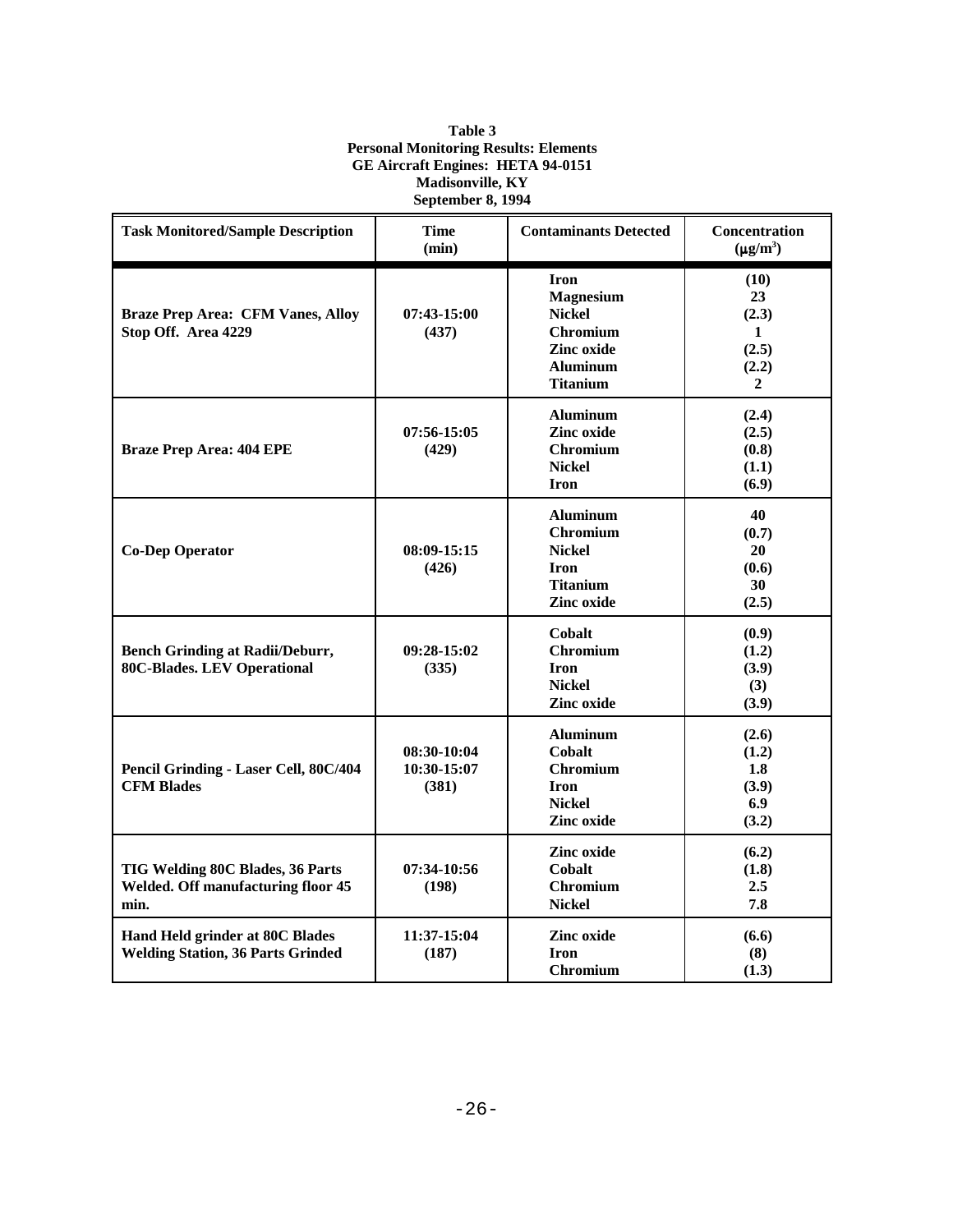### **Table 3 Personal Monitoring Results: Elements GE Aircraft Engines: HETA 94-0151 Madisonville, KY September 8, 1994**

| <b>Task Monitored/Sample Description</b>                                                                 | <b>Time</b><br>(min)                | <b>Contaminants Detected</b>                                                                                             | Concentration<br>$(\mu g/m^3)$                           |
|----------------------------------------------------------------------------------------------------------|-------------------------------------|--------------------------------------------------------------------------------------------------------------------------|----------------------------------------------------------|
| TIG Welding (70%) and Grinding<br>(30%) 404B Vane Weld. Alloy L-605.                                     | 07:50-12:41<br>13:55-15:07<br>(383) | Zinc oxide<br><b>Nickel</b><br><b>Manganese</b><br><b>Aluminum</b><br><b>Iron</b><br>Copper<br><b>Chromium</b><br>Cobalt | (3.4)<br>12.5<br>3.5<br>(4)<br>45<br>(0.8)<br>18.6<br>20 |
| Table Top and Bench Grinding, T-<br>700 Blade Area (Check & Correct),<br>Radii & Deburr. LEV Operational | $08:05-15:01$<br>(416)              | Aluminum<br>Cobalt<br><b>Chromium</b><br><b>Nickel</b><br><b>Iron</b><br>Zinc oxide                                      | (2.4)<br>1.6<br>1.3<br>7.3<br>(3.6)<br>(3.0)             |
| Table Top and Bench Grinding, T-<br>700 Blade Area (Check & Correct),<br>Radii & Deburr. LEV Operational | $08:10-15:01$<br>(411)              | Zinc oxide<br><b>Nickel</b><br><b>Iron</b><br><b>Chromium</b><br><b>Cobalt</b><br><b>Aluminum</b>                        | (2.4)<br>5.8<br>(4.9)<br>1.3<br>1.0<br>(3.6)             |
| TIG Welding, 80C Blades. 37 Parts<br><b>Welded. Off Manufacturing Floor 45</b><br>minutes                | 07:38-10:56<br>(198)                | Cobalt<br><b>Chromium</b><br><b>Nickel</b><br>Zinc oxide                                                                 | (2.3)<br>2.8<br>11.8<br>(6.2)                            |
| <b>Hand Held Grinder at 80C Blades</b><br>Welding Station. 2 hours of grinding,<br>37 parts grinded      | 11:38-15:05<br>(206)                | <b>Aluminum</b><br><b>Chromium</b><br><b>Iron</b><br><b>Nickel</b><br><b>Titanium</b><br>Zinc oxide                      | (12.1)<br>(1.4)<br>27<br>(2.4)<br>2.9<br>(6)             |
| Bench Grinder, 80 C Blades, Radii &<br><b>Deburr. LEV Operational</b>                                    | 16:16-17:21<br>17:35-23:24<br>(417) | <b>Chromium</b><br><b>Nickel</b><br>Zinc oxide                                                                           | (0.7)<br>(1)<br>(2.9)                                    |
| EnCap Operator, EnCap #1 & #2,<br><b>AWAG Area</b>                                                       | 15:37-23:12<br>(484)                | Zinc oxide<br><b>Chromium</b>                                                                                            | (3.2)<br>(0.4)                                           |
| <b>404 CFM Bench Grinding Station,</b><br><b>LEV</b> Operational                                         | 16:42-23:21<br>(400)                | Cadmium<br><b>Zinc oxide</b>                                                                                             | 1.9<br>(2.5)                                             |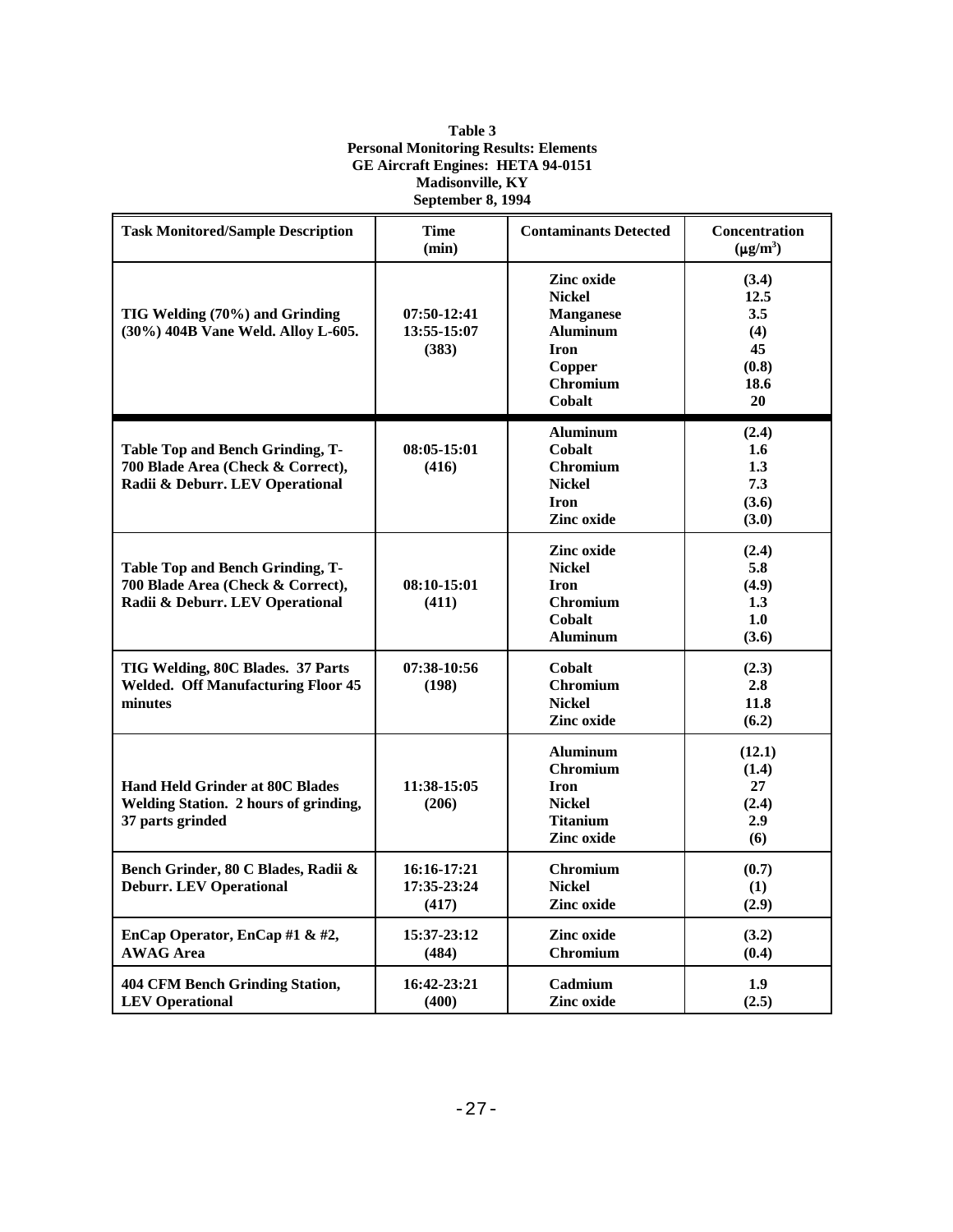#### **Table 3 Personal Monitoring Results: Elements GE Aircraft Engines: HETA 94-0151 Madisonville, KY September 8, 1994**

| <b>Task Monitored/Sample Description</b>                                                                                            | Time<br>(min)                       | <b>Contaminants Detected</b>                                             | <b>Concentration</b><br>$(\mu g/m^3)$ |
|-------------------------------------------------------------------------------------------------------------------------------------|-------------------------------------|--------------------------------------------------------------------------|---------------------------------------|
| <b>Grinding/Deburring at Flat Band</b><br><b>Turning Center, Between Stations</b><br>1406 & 1405. 1.5-2 hrs total grinding<br>time. | 16:11-16:33<br>16:59-23:15<br>(405) | <b>Zinc oxide</b><br><b>Nickel</b><br><b>Chromium</b><br><b>Aluminum</b> | (2.5)<br>(3.9)<br>(1.2)<br>(2.5)      |

NOTE:  $\mu g/m^3$  = micrograms of contaminant per cubic meter of air sampled.

() = Values in parentheses indicate the detected concentration was between the analytical limit of detection and the limit of quantification.

All samples were field blank corrected.